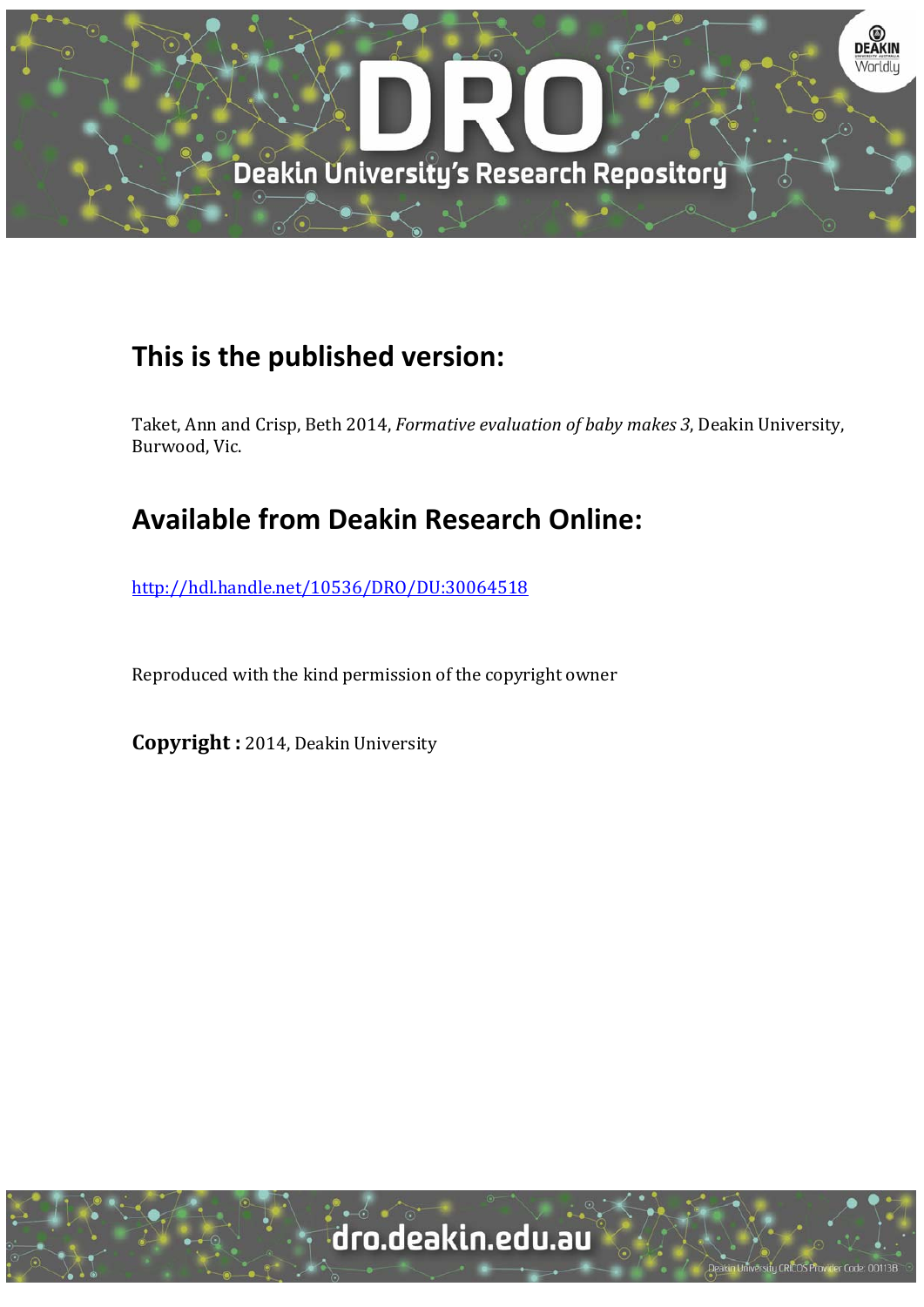## **REPORT**

### **May 2014**

This report presents findings from the formative evaluation carried out by the external evaluation team focussed on the implementation of the Baby Makes 3 program (BM3) in the Great South Coast Region. A draft of this report was circulated to the stakeholders involved in Baby Makes 3 Plus and discussed at a workshop in Warrnambool on Tuesday May 6, to which steering committee members and other key stakeholders were invited. This final version of the report takes account of all input and comment received by 14 May.

**Ann Taket** Chair in Health & Social Exclusion Director, Centre for Health through Action on Social Exclusion School of Health & Social Development, Faculty of Health **Deakin University** Melbourne Burwood Campus 221 Burwood Highway Burwood, VIC 3125 +61 3 9244 3798 +61 409 950 385 [ann.taket@deakin.edu.au](mailto:ann.taket@deakin.edu.au)

**Beth Crisp** Professor School of Health & Social Development Faculty of Health **Deakin University** Locked Bag 20001 Geelong, VIC 3220 +61 3 5227 8430 [beth.crisp@deakin.edu.au](mailto:beth.crisp@deakin.edu.au)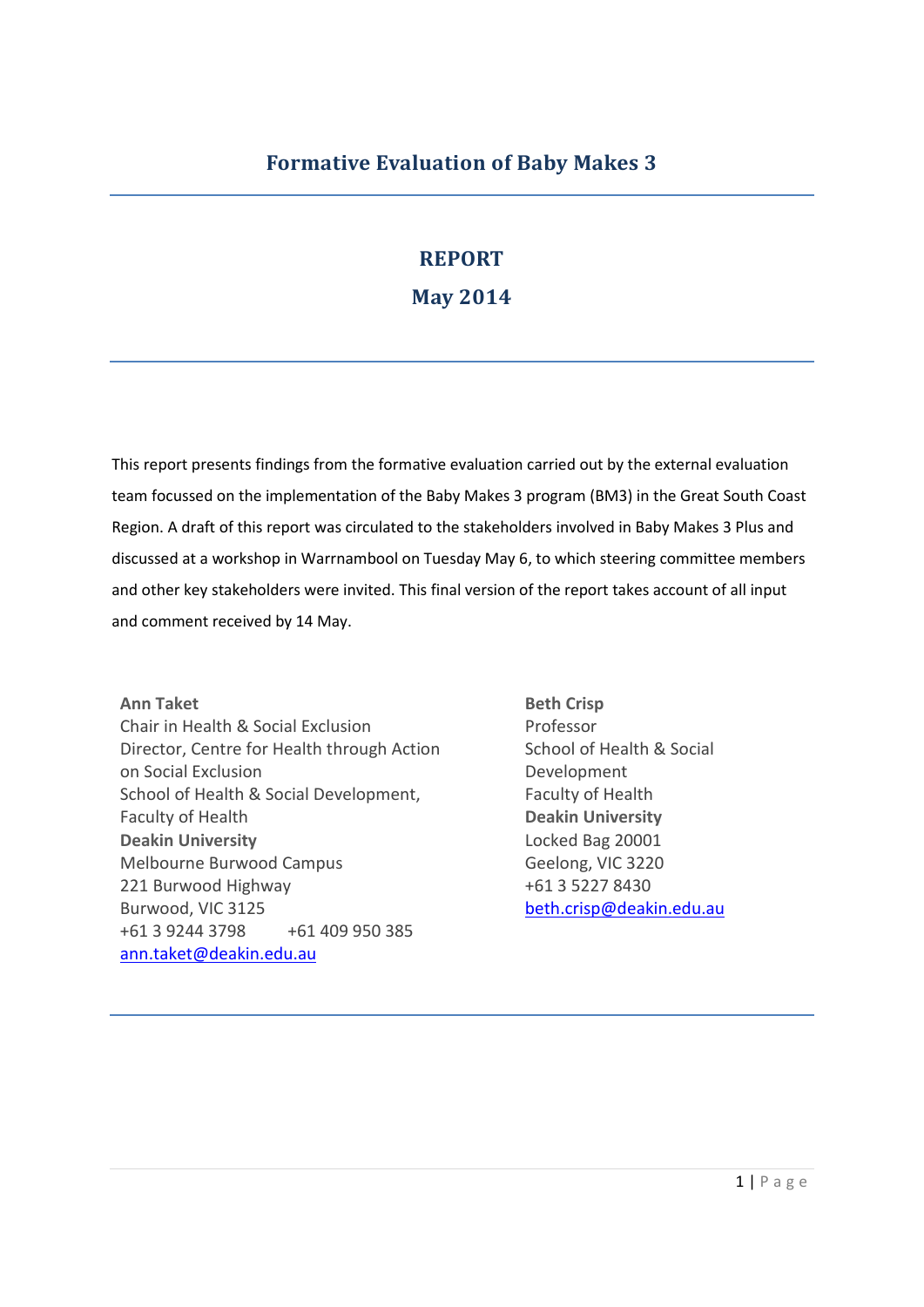## Contents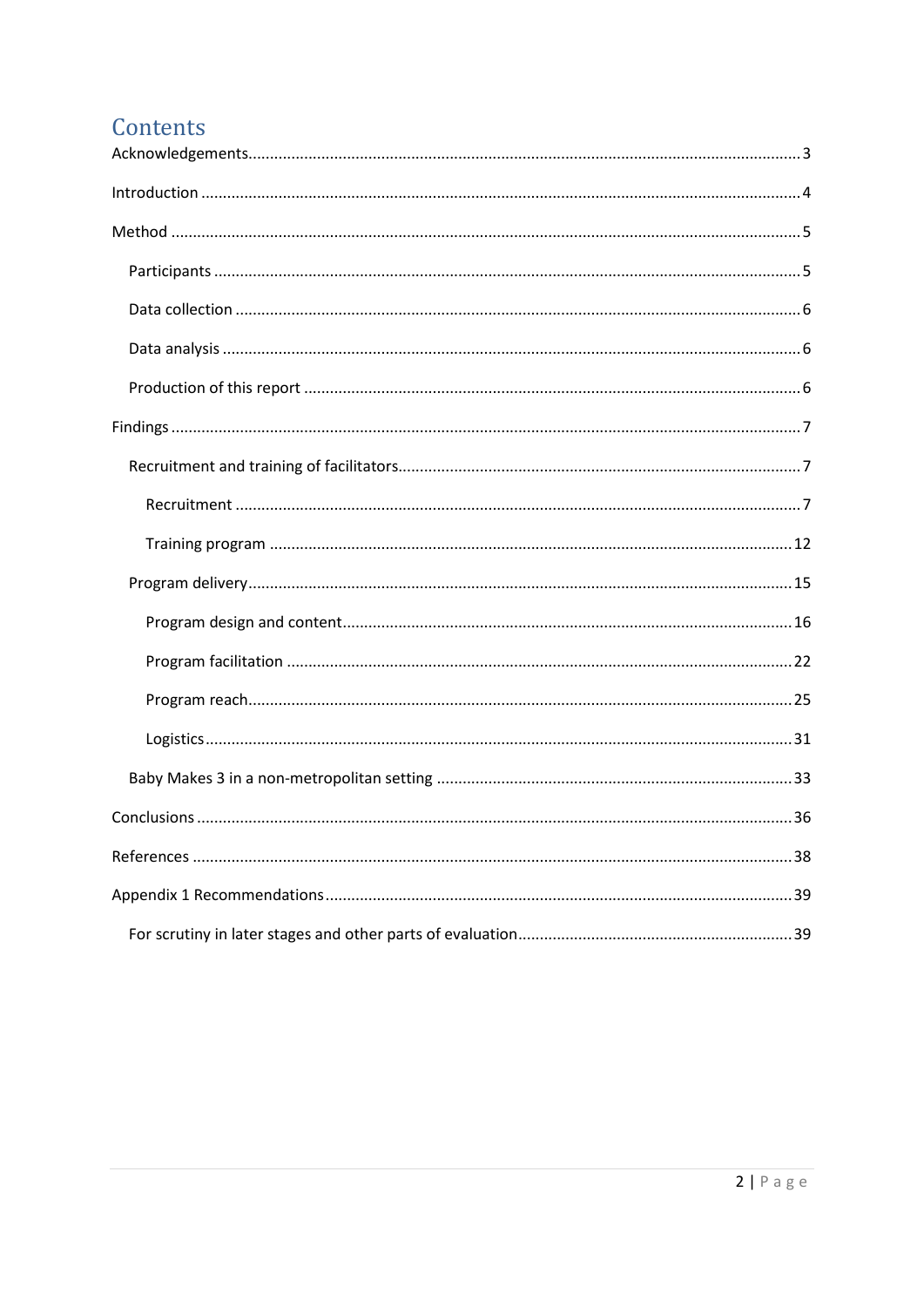## <span id="page-3-0"></span>**Acknowledgements**

We would like to thank all those who came forward for interviews for their time and input. We would also like to acknowledge and thank the researcher on the team who arranged and carried out all the interviews, Dr Georgia Birch, she also provided comments and suggestions into this report.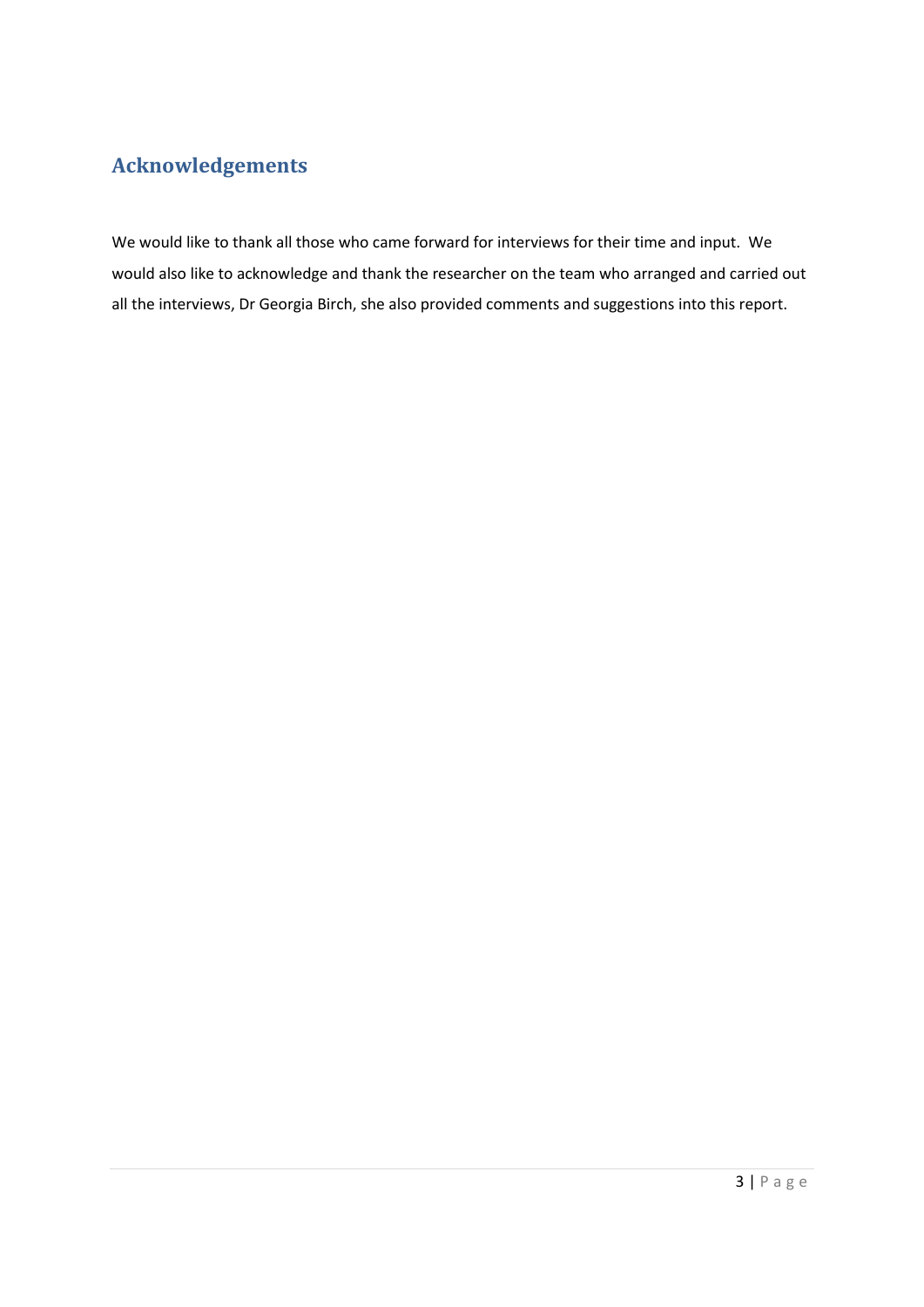## <span id="page-4-0"></span>**Introduction**

Baby Makes 3 was originally developed by Whitehorse Community Health Service and the City of Whitehorse as a program which seeks to prevent violence by promoting respect and equality between couples who have recently become parents for the first time. This is a significant but often stressful event in the life of families and it is not uncommon for couples to adopt ways of relating which reflect gendered norms and foster inequality.

By being offered as a program to all first-time parents by maternal and child health staff, the program in Whitehorse managed to engage with couples at this critical time, many of whom found the program enabled them to adopt greater equality in their relationships. As such, the initial Baby Makes 3 program has been found to be an effective and cost-efficient violence prevention strategy (Flynn, 2011).

The introduction of Baby Makes 3 to the Great South Coast Region is the first time this program has been implemented in a non-metropolitan setting. In addition to the original program aims, a number of additional aims and activities have been added, with the new project being known as Baby Makes 3 Plus. The aims of this expanded project are:

- 1. to increase the capacity of first time parents to build equal and respectful relationships in response to the lifestyle and relationship changes that follow the birth of a child;
- 2. an increase in the levels of gender equity experienced by project stakeholders (program providers, participants, Council staff, Councillors);
- 3. an increased understanding of the determinants of the development of violence against women and their children by project stakeholders (program providers, participants, Council staff, Councillors, partner agencies);
- 4. improved early identification and referral of women at risk of or experiencing violence;
- 5. increased competencies of Council Early Years practitioners in the prevention and early detection of violence against women and their children;
- 6. strengthened relationships between Council Early Years practitioners, providers of Family Violence Services and Women's Health and Wellbeing Barwon South West;
- 7. incorporation of gender equity approaches into mainstream Early Years services;
- 8. delivery and evaluation of the Baby Make 3 program in a rural and regional settings leading to findings that can inform implementation across similar catchments and ensure program sustainability;
- 9. incorporation of Baby Makes 3 and other violence prevention initiatives into the ongoing program offered by Council Early Years services; and
- 10. a commitment to take up further initiatives focused on prevention of violence against women and their children by GSC Councils.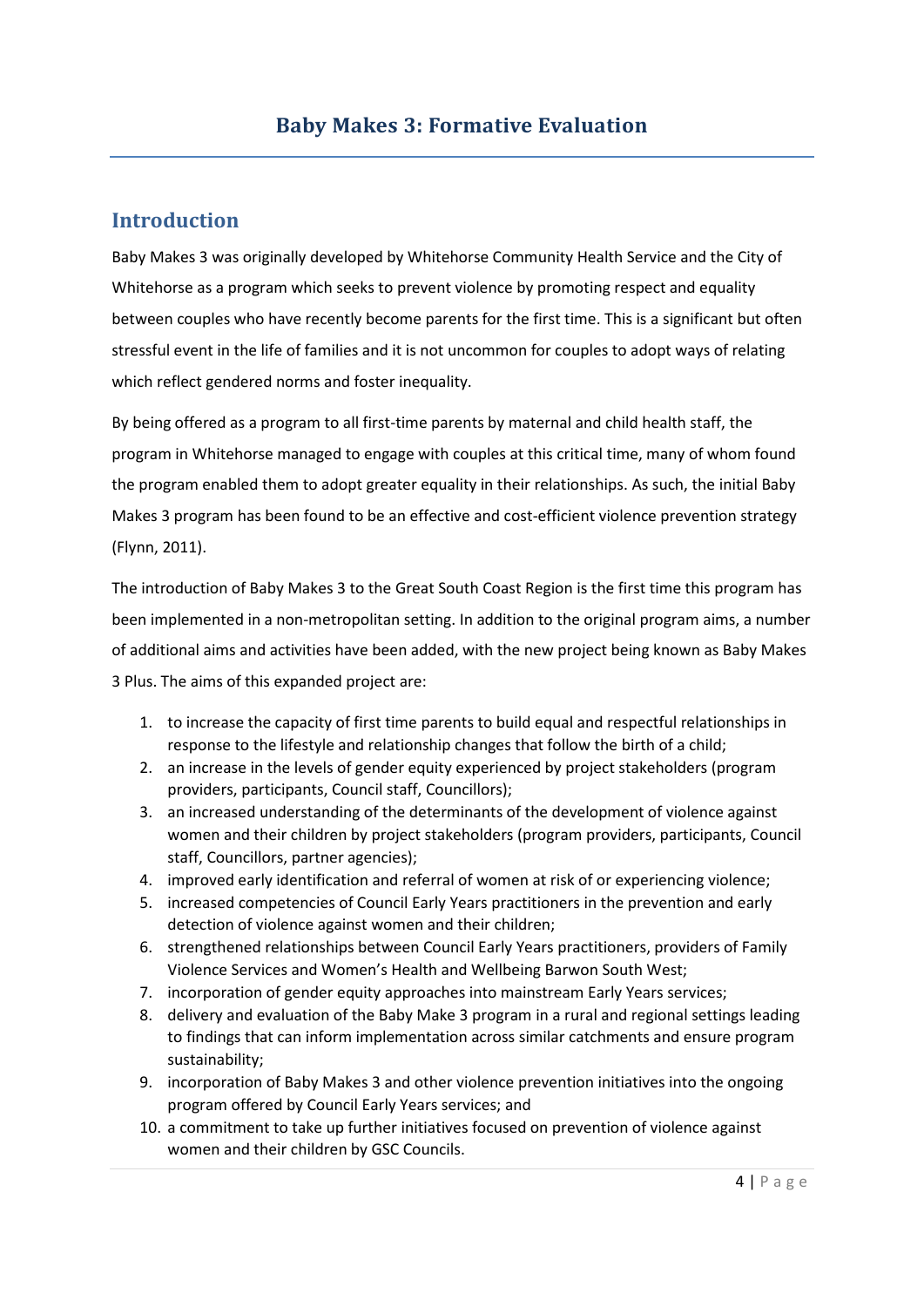Programs developed in urban contexts often face different challenges when implemented in rural and regional settings. Likewise, the factors for facilitating success may vary from those in an urban setting (Maidment and Bay, 2012). Hence, this formative evaluation aims to provide feedback on the initial implementation of the original Baby Makes 3 program in the Great South Coast Region with the expectation this will enable problems with implementation and/or opportunities for further enhancement of outcomes to be identified and appropriate action taken.

#### <span id="page-5-0"></span>**Method**

The formative evaluation is part of the overall evaluation for Baby Makes 3 Plus in the Great South Coast Region and was approved through the Human Research Ethics system of Deakin University in May 2013; reference number HEAG-H 45\_2013.

#### <span id="page-5-1"></span>**Participants**

The regional program coordinator in the Great South Coast Region invited individuals who were participating in the various components of Baby Makes 3 program as part of their employment to participate in the formative evaluation. The invitation pack for the research was sent to 59 individuals. Individuals who were willing to be interviewed then made direct contact with the external evaluators from Deakin University; sixteen completed consent forms were received.

Fifteen interviews were conducted between February and April 2014; despite repeated attempts, it was not possible to arrange for the sixteenth interview to be carried out in the period available for conducting interviews. Informants included eight facilitators of Baby Makes 3 groups, four maternal and child health staff and three staff in organisations which have regional responsibilities for violence prevention programs. Five of the facilitators were male and the remainder of informants were female. Eight of the informants were located in or near Warrnambool which is the major population centre in the Great South Coast Region, but there were nevertheless informants from each of the five municipalities in which Baby Makes 3 is being delivered. Four of the facilitators had been involved in the program in more than one local government area.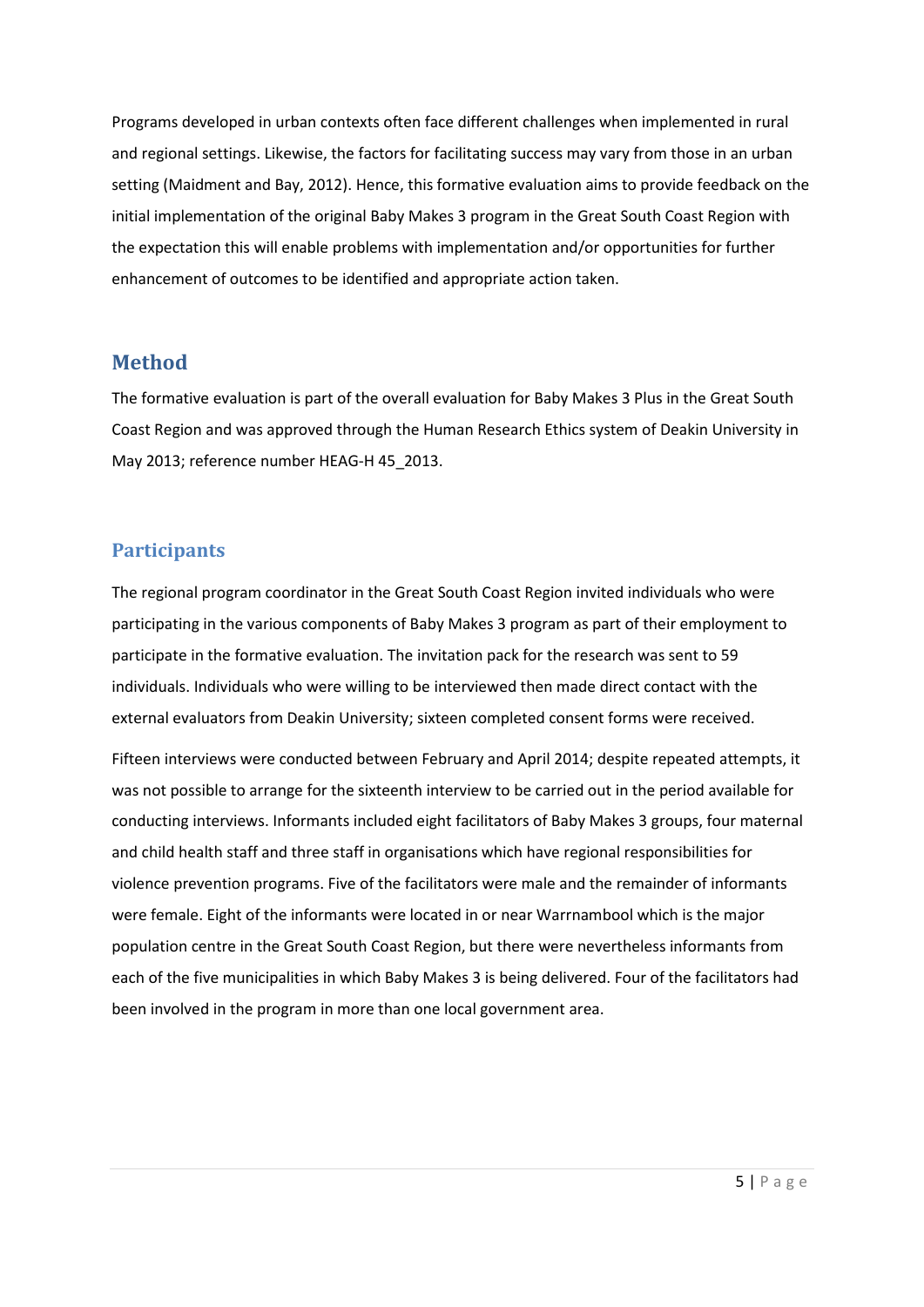#### <span id="page-6-0"></span>**Data collection**

On receipt of a signed informed consent form, a member of the research team made contact with prospective informants to arrange a time when they would be available for a one hour telephone interview. At the appointed time, the interviewer telephoned the informant and conducted a semistructured interview which covered the following topics:

- In what capacity and how long has the informant been involved in Baby Makes 3 Plus;
- Informant's perspectives on the aims and objectives of the program;
- Program design and implementation;
- Difficulties encountered with program design or implementation;
- Program reach in respect of target population; and
- Any other views on the future development of Baby Makes 3 Plus in the Great South Coast region.

With the consent of informants, the interviews were audio-recorded and transcribed. Immediately after each interview, notes were made by the interviewer in which she recorded her perceptions of the interview in respect of anything particularly striking and what seemed to be the most important positive features and difficulties or challenges of the program to the informant. Transcripts were fully checked by the interviewer prior to data analysis.

#### <span id="page-6-1"></span>**Data analysis**

A thematic analysis(Marlow, 2005) was undertaken of the transcript data by a member of the research team who had not been involved in the interview process. This involved an independent reading of the transcripts and identifying the key themes and issues about the Baby Makes 3 program. This was triangulated with notes made by the interviewer in which she recorded her perceptions of the interview in respect of anything particularly striking and what seemed to be the most important positive features and difficulties or challenges of the program to the informant.

An initial draft of the data analysis was subsequently shared with other members of the research team, including the person who had conducted the interviews, and the analysis which follows reflects the team's consensus as to what we understand the data to be saying.

#### <span id="page-6-2"></span>**Production of this report**

The draft of this report was circulated to the stakeholders involved in Baby Makes 3 Plus and discussed at a workshop in Warrnambool on Tuesday May 6, to which steering committee members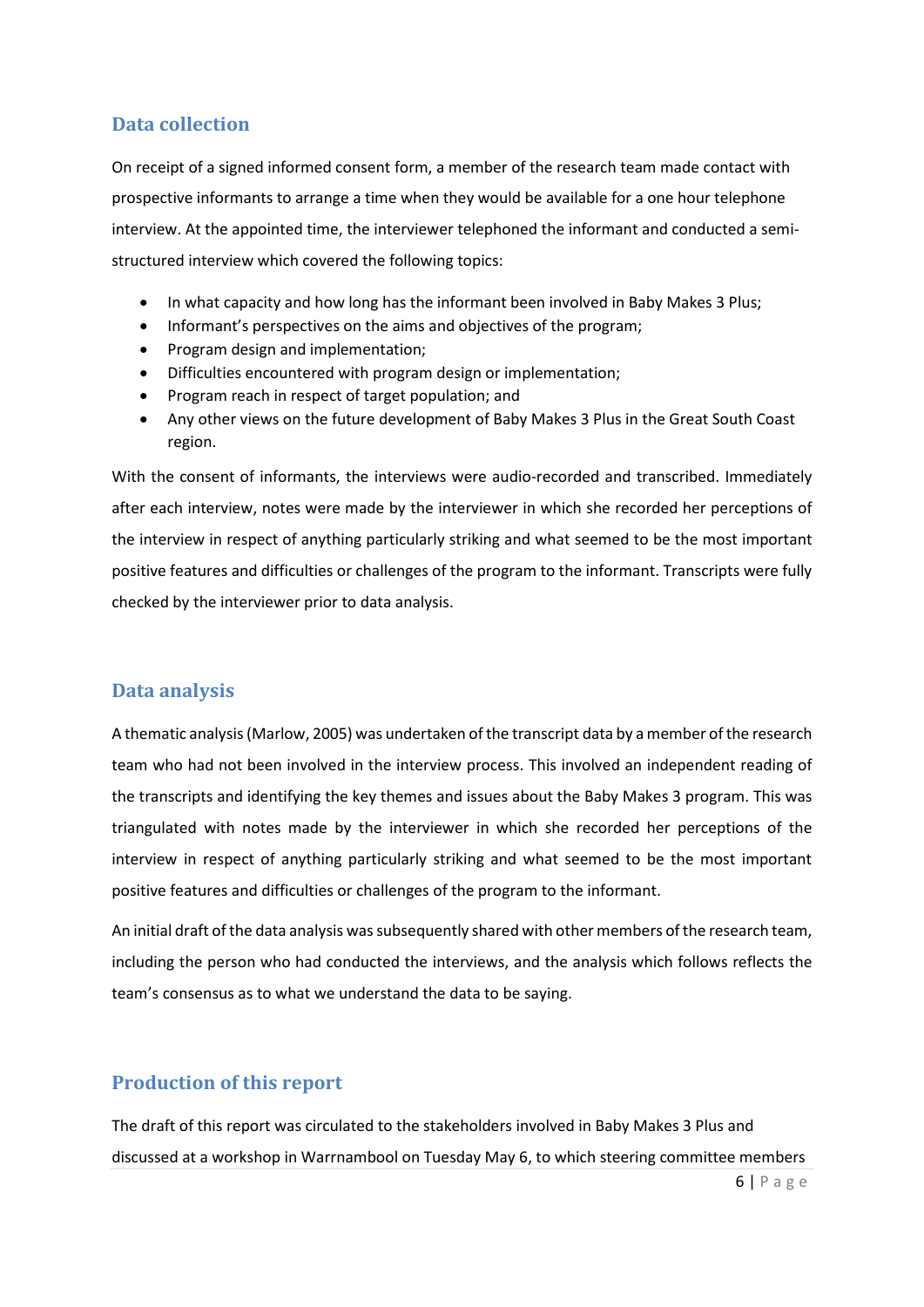and other key stakeholders were invited. This final version of the report takes account of all input and comment received by 14 May. It is important to note that the Baby Makes 3 project has followed a developmental approach, so that as difficulties and challenges came to the attention of those delivering Baby Makes 3, where-ever possible, action was taken to address these. This was not necessarily known by those interviewed for this evaluation. We have used footnotes throughout the report to note such occurrences, and also to clarify matters of fact about the program where necessary.

#### <span id="page-7-0"></span>**Findings**

The findings about the implementation of Baby Makes 3 in the Great South Coast Region clustered around three themes: the recruitment and training of facilitators, program delivery and the implementation of the program in a non-metropolitan region. Each will be discussed in turn below.

#### <span id="page-7-1"></span>**Recruitment and training of facilitators**

The interviews revealed a lack of consensus as to whether Baby Makes 3 is essentially a violence prevention program which is delivered to new parents or a parenting program which includes aims to reduce the likelihood of violence emerging in the parental relationship<sup>[1](#page-7-3)</sup>. This tension was very apparent in discussions around the recruitment and training of facilitators.

#### <span id="page-7-2"></span>Recruitment[2](#page-7-4)

**.** 

Informants who considered Baby Makes 3 to essentially be a violence prevention program were concerned that some facilitators had little or no background in family violence, other than attending the training to become a facilitator in the program:

*It is early intervention for the family violence, I have looked at previously about what is recommended for facilitators for this group, these groups. That is it should have some family violence training, whether it be men's behaviour training but at least* 

<span id="page-7-3"></span> $1$  The discussion at the workshop emphasised the second of these views. Any specific association of the program with family violence is avoided in discussion with parents. No mention is made on any publications. However in discussions with professionals the preventive aim of the program is highlighted.

<span id="page-7-4"></span><sup>&</sup>lt;sup>2</sup> There was no formal requirement for qualifications for facilitators. The recruitment of BM3 facilitators looked for people who could present the program and had plenty of life experiences and related well to the target group.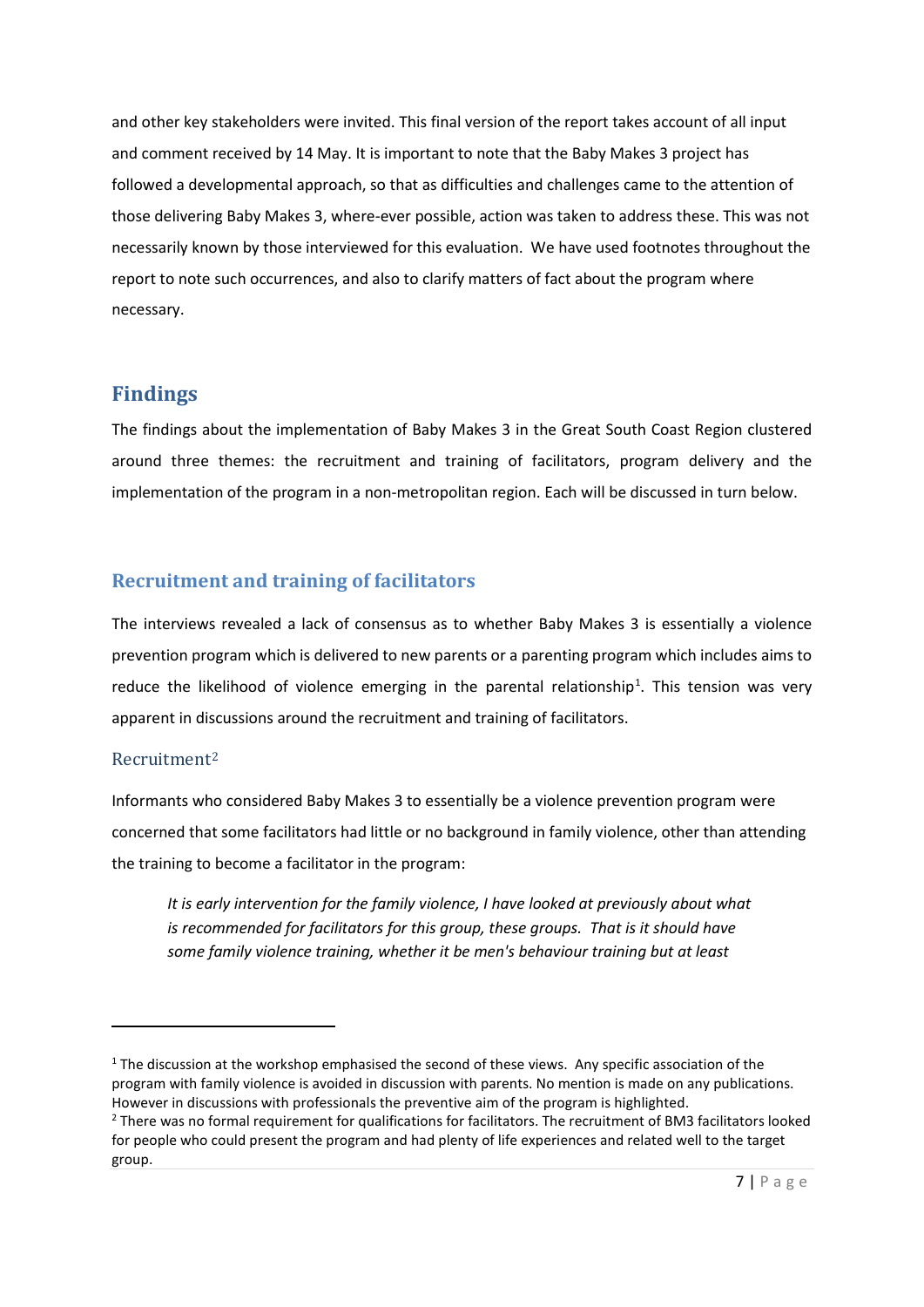*experience and time in family violence and family work. That is not being supported by the people that have been employed to do this program, in most cases. (W2)*

One informant, although not her particular view, commented that there were people in the region who believe that the only people qualified to facilitate Baby Makes 3 were those who had completed a certificate such as the Graduate Certificate of Social Science (Male Family Violence) or similar qualifications which focus specifically on men's behaviour change. However, the parents attending Baby Makes 3 were not the same as participants in programs which were specifically aimed at individuals who are or have been in relationships in which gender-based violence was an issue<sup>[3](#page-8-0)</sup>:

*I don't know who all the facilitators are, but it's been suggested to me that some of the facilitators are not suitably skilled because they don't have that deep understanding of male perpetrated violence. My particular response to that is that this is a parenting - yes it's about family violence, it's an early intervention program, and it's about parenting and it's about family violence. So it's not targeting couples who have a history of family violence. Yeah. So, that is, yeah I think it's probably an unfair criticism. (W9)*

For others, experience in working with families was considered the key requirement for a Baby Makes 3 facilitator:

*Many of the people that were trained don't have any family experience, family work experience, so they've never done any work, they've never done any training in family work. In fact some have never done any group work at all, many hadn't, some had never worked in the field working with people at all, they were just people that came in. Because they applied they were suitable. So I had a bit of a problem with that, there were people that were coming in what really had no background in where they were going, understanding of family violence, understanding of language or family, and then having a two day training that everyone's supposed to be able to grasp this stuff and then do it. (W2)*

Instead of professional experience, an informant who had no prior training in family violence prior to the Baby Makes 3 training, proposed that their credibility as a facilitator emerged from their experience of having been a parent<sup>4</sup>:

*I think when you think about life generally and this sort, we can all go back to this thing called maturity of life skills. You know those skills that you get when you're* 

 $\overline{a}$ 

<span id="page-8-0"></span><sup>&</sup>lt;sup>3</sup> BM3 is a universal program and not therapeutic. It is not designed for those already identified with family violence issues

<span id="page-8-1"></span><sup>&</sup>lt;sup>4</sup> There are facilitators who are not parents. Being a parent was not a requirement nor discussed during recruitment. "Person" skills, life experience and the ability to present to groups were seen as the most important criteria.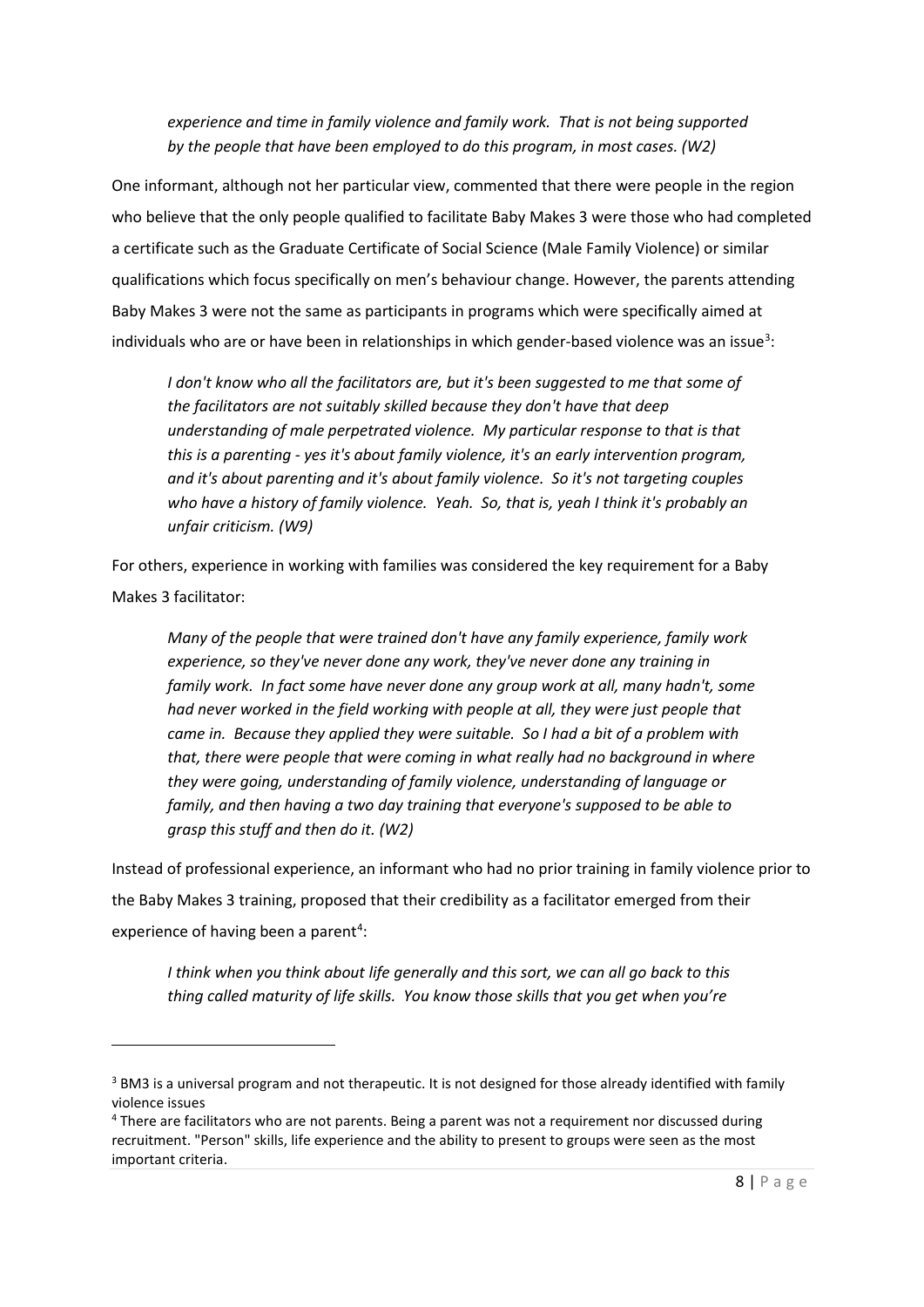*later in life because you've learnt the hard way. Having a baby and the baby entering your relationship is one of those things. You can either sink or swim in a relationship when a baby comes along and it's only with that maturity of life skills – like with both my wife and I, I think we have that small essence of maturity of life skills. We're both in our early fifties now and you can share that with other people. It's almost like a mentor type relationship where you've done it. You've been there and done it and now you're explaining or sharing your wisdom almost if you like with people who are just going through the stages themselves. I know that if I was in their shoes, I mean if I had that opportunity when our children came along it would have been fantastic. We've gone through the process, it's all been good but it would have been even better if that had of been explained then as well. (W4)*

While there is no consensus as to extent of knowledge required concerning family violence or parenting, facilitators do need to have skills in group facilitation and being able to communicate with parents:

*I think that when you have some experience in facilitating groups and doing group work, obviously it makes you more comfortable talking to people, and you get your flow a lot easier, both that public speaking aspect of it, but also the organisational side of it too, so that you know what you need to have prepared, that you need to get there earlier, you need to have some refreshments all of those things. So the basic operational side of it is one part, but also having the skills to feel comfortable and talk to groups of people, and to also know that it's okay if you don't have all of the answers that you can write them down and say 'I'll get back to you on that'. So that's really, really helpful. But also being able to make the links into what else might help for this couple, or what else can they be referred to, or what other supports are out there. (W8)*

Until now, facilitators of a range of backgrounds and with differing organisational affiliations have been recruited. However, some informants believe that if the program is to survive long-term, it needs to be embedded within programs with ongoing funding:

*Yeah or choosing your facilitators in a specific way so that you're training people who are already working within certain systems, who can deliver that information, and just say worst case scenario it doesn't get funded again, what do you want to do with all that wonderful information, you don't want it to just disappear and sit on a shelf somewhere. So it's about embedding it within a range of different service organisations. (W8)*

For others the assumption was the program would become part of the work of the maternal and child health nurses:

*We're not really involved in Baby Makes 3 but, I'm talking about nurses, we all probably know that if the program's successful maternal and child health will have to*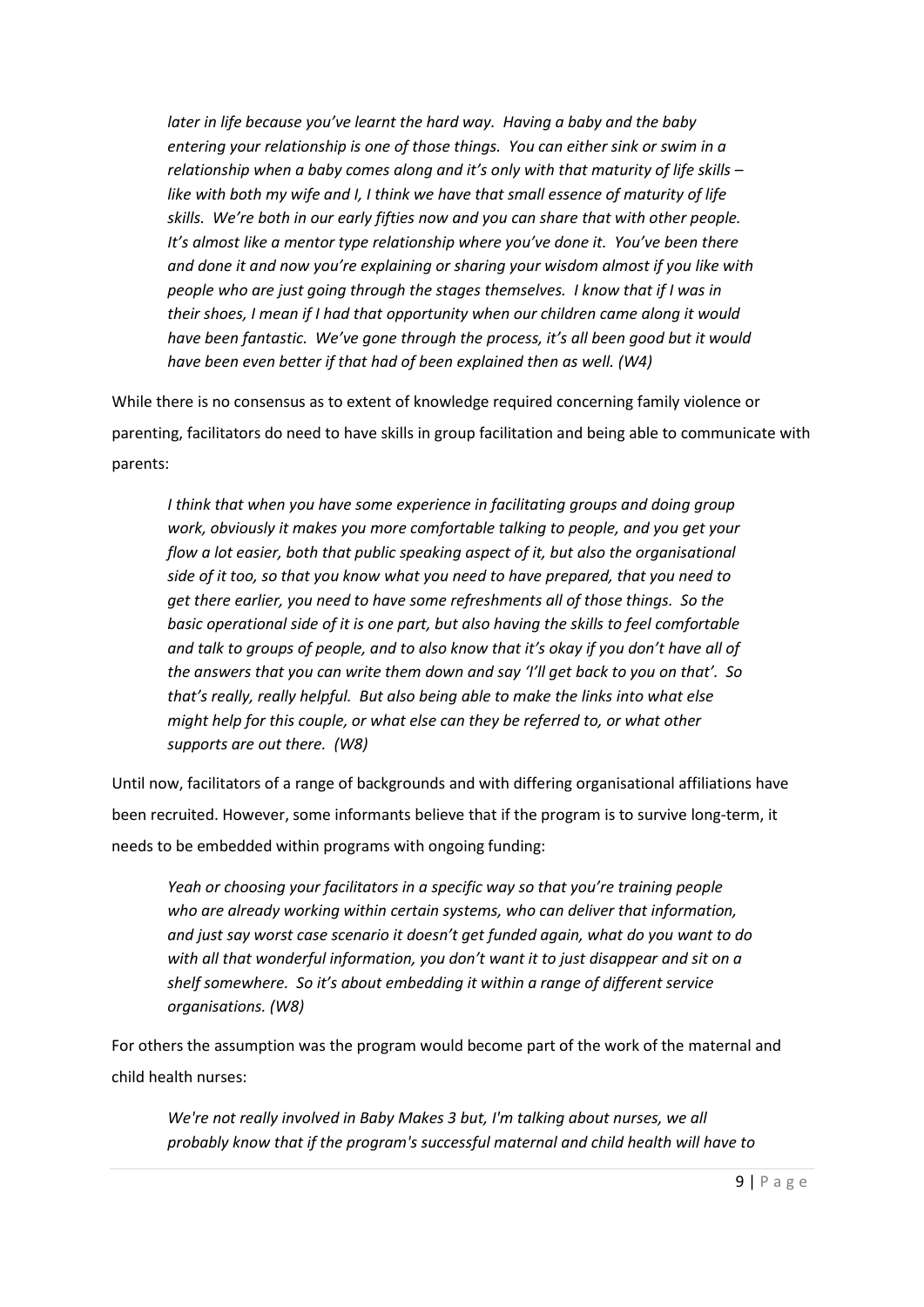*pick it up and do it in part of their workload. I guess that's what's been indicated. (W6)*

While none of the maternal and child health staff informants had undertaken the training for Baby Makes 3, those who had trained as facilitators reported up to 20 or participants in their training sessions. Concerns were raised that too many facilitators had been recruited<sup>5</sup>:

*… a lot of effort was gone into putting this training out and so many people trained, for what reason I have no idea. Because we can't do that, you can't - there's so many trainers with not getting experience, not getting fluid work that's happening with the groups. (W2)*

This was particularly an issue in Warrnambool and surrounding areas. It was the understanding of one facilitator that there had been

*Twenty-eight people trained to facilitate the groups in this area. There was only plans for 24 sessions for a year, which means that there's not - that's not even two groups per year for people to do, so there's no consistency in using the material. Even though the training it's there and there's something shown how to work through each part of it, just to work through the booklet. But the amount of people there each time you go back, even though with this training, I had to go back to it next time and go okay we had to go through the whole process again. Of relearning this because it's been six months since we've done a program. So I think that - I don't think that supports good work. (W2)*

Hence, it was not uncommon for facilitators to report delays of several months between completing the training and commencing as a Baby Makes 3 facilitator:

*Yeah it was definitely a long time between doing the training and running the program, and I think if I hadn't had quite a bit of prior experience, I would have been very nervous about, 'oh my gosh what am I going to do, I can't remember half of it, I'm not sure what they said', you know all of those things. So definitely the time lapse between the training and running the program, I think is a bit of a red flag, it's an issue. (W8)*

In some instances a lengthy delay between training and running a group was due to a planned group being cancelled but could be associated with facilitator availability:

*Yeah, it was a pretty long time. So basically the last night of the training I came and shadowed a person doing the delivery of the first program in [Location]. So that was* 

**.** 

<span id="page-10-0"></span><sup>5</sup> It was decided to have a pool of facilitators given issues of geography, cost of travel and need to ensure the ease of finding a facilitator. It is acknowledged that this means a time period between the opportunities to present sessions. In addition, it was anticipated that there would be attrition after training, however, so far only 2 facilitators have left the pool, far fewer than expected.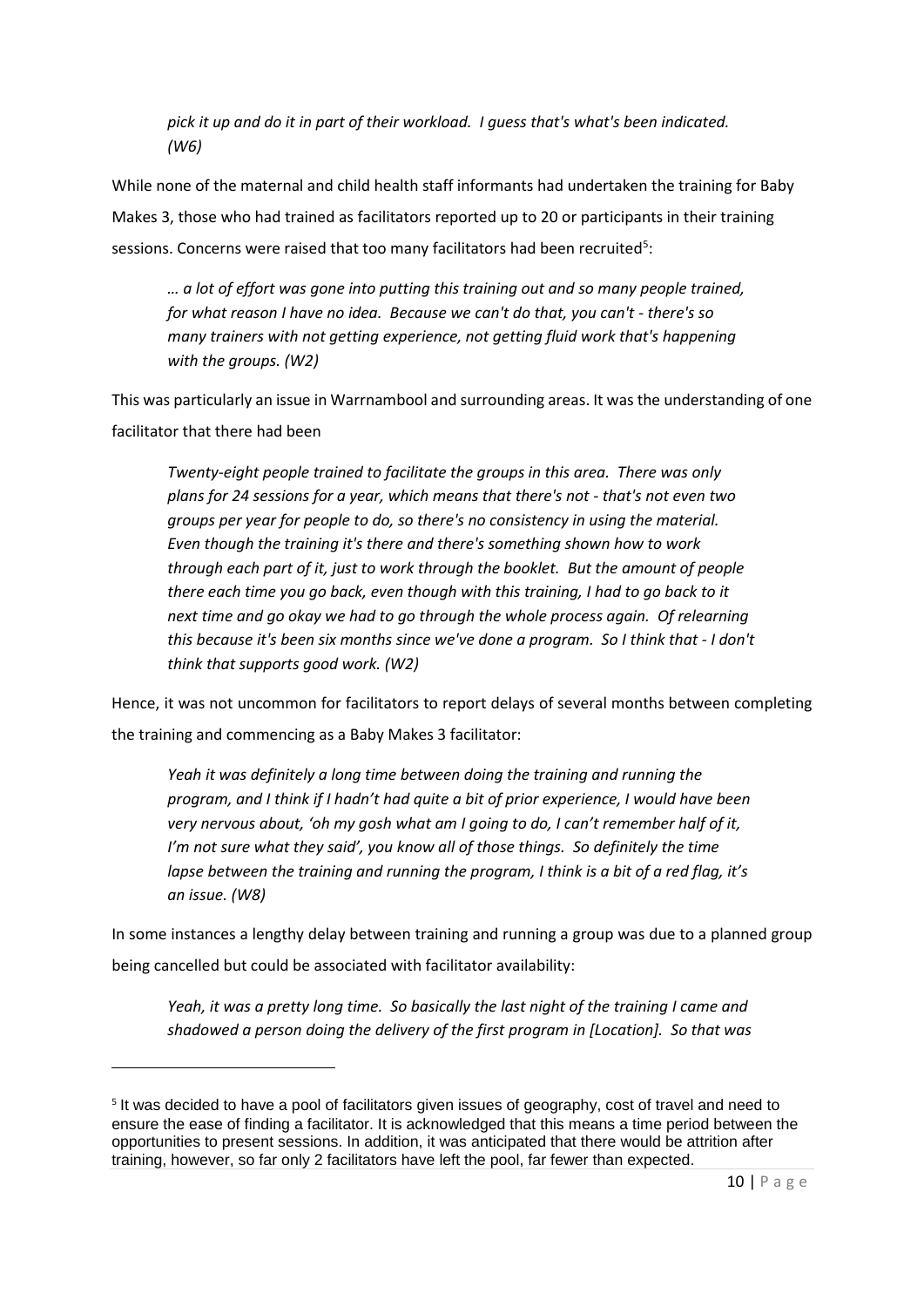*really quick and that was really good to do that. But the time before, it would have been a good three or four months I reckon. … I guess that was a bit of me being blamed for that. The sessions in [Location] didn't gel with nights that I could do it. So with that in mind, it was sort of me really. But I was itching to do one and that's why I did the one up in [Elsewhere] because I wanted to get in and do it before I totally lost it. (W12)*

While it is necessary to have a geographic spread of facilitators across the Great South Coast Region, Baby Makes 3 has been designed to be run by pairs of male and female facilitators, but there were far more female than male facilitators.

*There is not a lot of us trained down here so what I have seen it's really really difficult to plan when you will do the program and we don't know, 6 months and a year. We just don't know so it's a fine balance between having enough facilitators and too many. So ah that's not a huge issue for me because I am a male and there is not many of us but for the females it's an issue but it's a long time between drinks. Perhaps you are better off giving a few people a lot of work rather than this sporadic work because sometimes I am on the verge saying I don't think this is really worth it. I can get more consistent employment somewhere else (W5)*

From a management perspective, there may well have been some logic to recruiting considerable numbers of facilitators and training them to be facilitators for Baby Makes 3,such as wanting to ensure sufficient facilitators remain after some attrition. However, as the previous informant notes, if there is too little work available, this can lead to facilitators leaving the program.

A further issue potentially associated with the numbers of facilitators being trained was the cost associated with this. This was raised by a facilitator whose experience of Baby Makes 3 was that the budget for running costs, such as basic catering for group sessions, was insufficient and suggested that a more targeted approach to training might release additional funds for program delivery:

*So I think that was an area, and I think the other part to that is when training so many people, it did take the financial loss of doing that, meant that when we did have the nights. Things like supper or other resources had to suffer because all the money had been spent in training areas rather than on the groups to be able to support them. (W2)*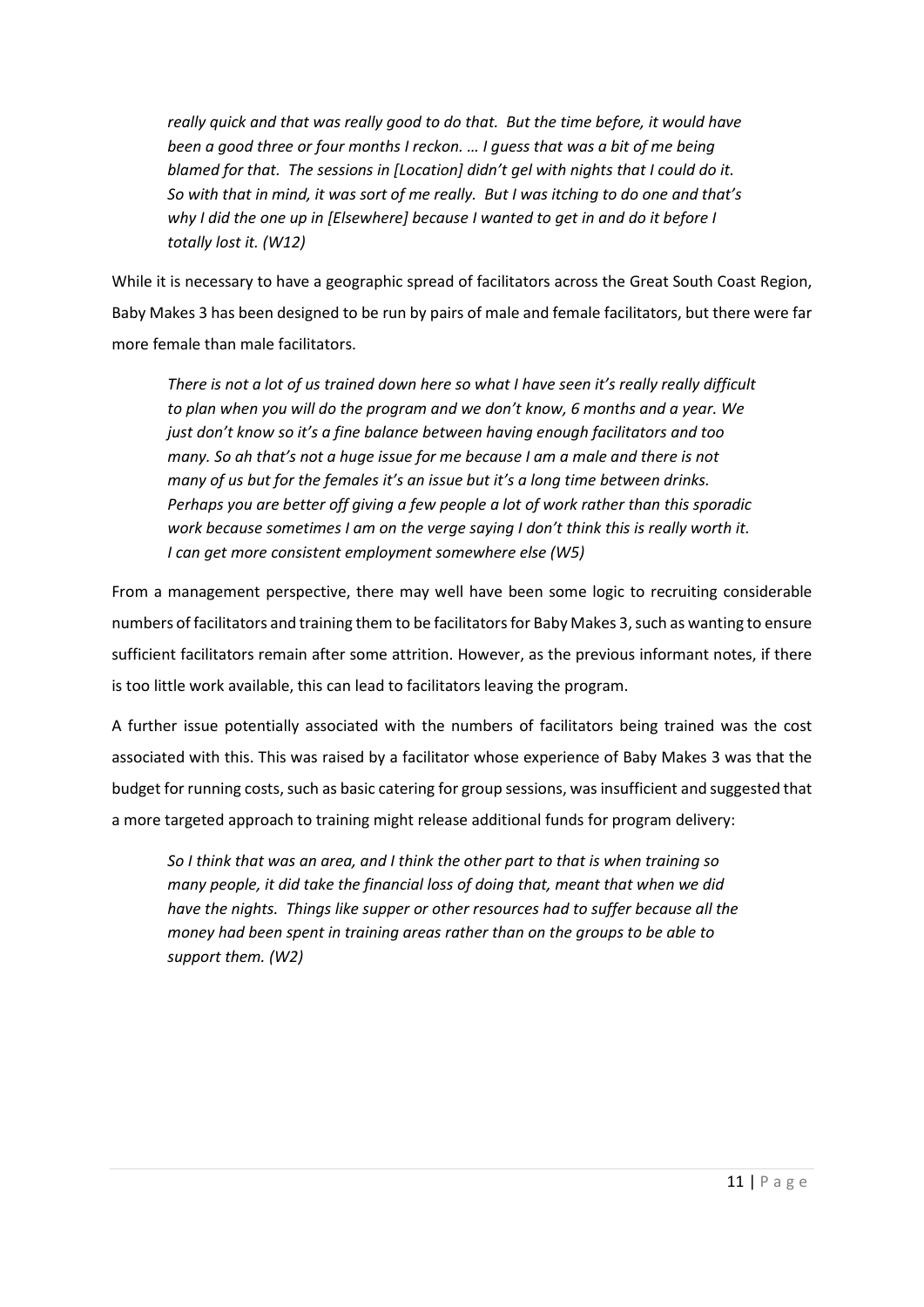#### <span id="page-12-0"></span>Training program

 $\overline{a}$ 

Prospective facilitators of Baby Makes 3 are required to attend a two-day training program. As with many training programs, a portion of this was taken up with administrative arrangements<sup>[6](#page-12-1)</sup>:

*I mean we live in a climate where everything has to be, you know, 'the t's have to be crossed and the i's dotted.' Probably a quarter of it was bureaucracy going through occupational health and safety to do with Council stuff which is almost irrelevant. (W5)*

The majority of the training time covered issues directly associated with the program including an overview of issues associated with family violence and the content of the Baby Makes 3 program. The program provided was the same for all participants, irrespective of prior training and experience in the field of family violence. Consequently, tensions around the recruitment of facilitators were reflected in facilitators' evaluations of the training program. A facilitator with considerable work experience in this field, believed the training to be suitable for someone with their experience but doubted it would be sufficient for someone new to this work:

*Well it was okay, I'm actually trained as a - and I've got - of men's behaviour change, men's family violence, I've done over 300 hours of men's behaviour change group programs. So I've got a very good background in group work and also in family violence and the processes of it. So I thought that was probably easier for me to grasp what it was about. For others I don't know if it was probably enough training … (W2)*

Indeed, for a facilitator with no background in family violence<sup>[7](#page-12-2)</sup>, it would have been beneficial had the training been slightly longer as there was much to comprehend:

*Well for me it's a huge eye opener. I think whenever you're told something new for the first time and particularly when you're told it and your ears stand up and you think crikey I didn't know that, it draws inquiry. You think to yourself, that's interesting. How can I do something about it or how does that impact on people that you see every day? How does it impact on a particular type group, for example young parents in this case and the factors that influence their behaviour and if there's anything that you can do as an educator to improve the outlook, then so be it because at the end of the day if that actually improves, well it reduces risk first of all and then hopefully goes towards improving the outlook. So it's one of those things.* 

<span id="page-12-1"></span><sup>&</sup>lt;sup>6</sup> It was acknowledged that the administrative procedures were time consuming, but they are necessary for employment by Warrnambool City Council.

<span id="page-12-2"></span><sup>7</sup> Training includes a component on family violence. It is acknowledged that this might be more or less relevant depending on the professional background and experience of the facilitator. All staff are encouraged to do any relevant professional development training in the family violence area. The 2 day VicHealth course was provided free to facilitators soon after the BM3 training.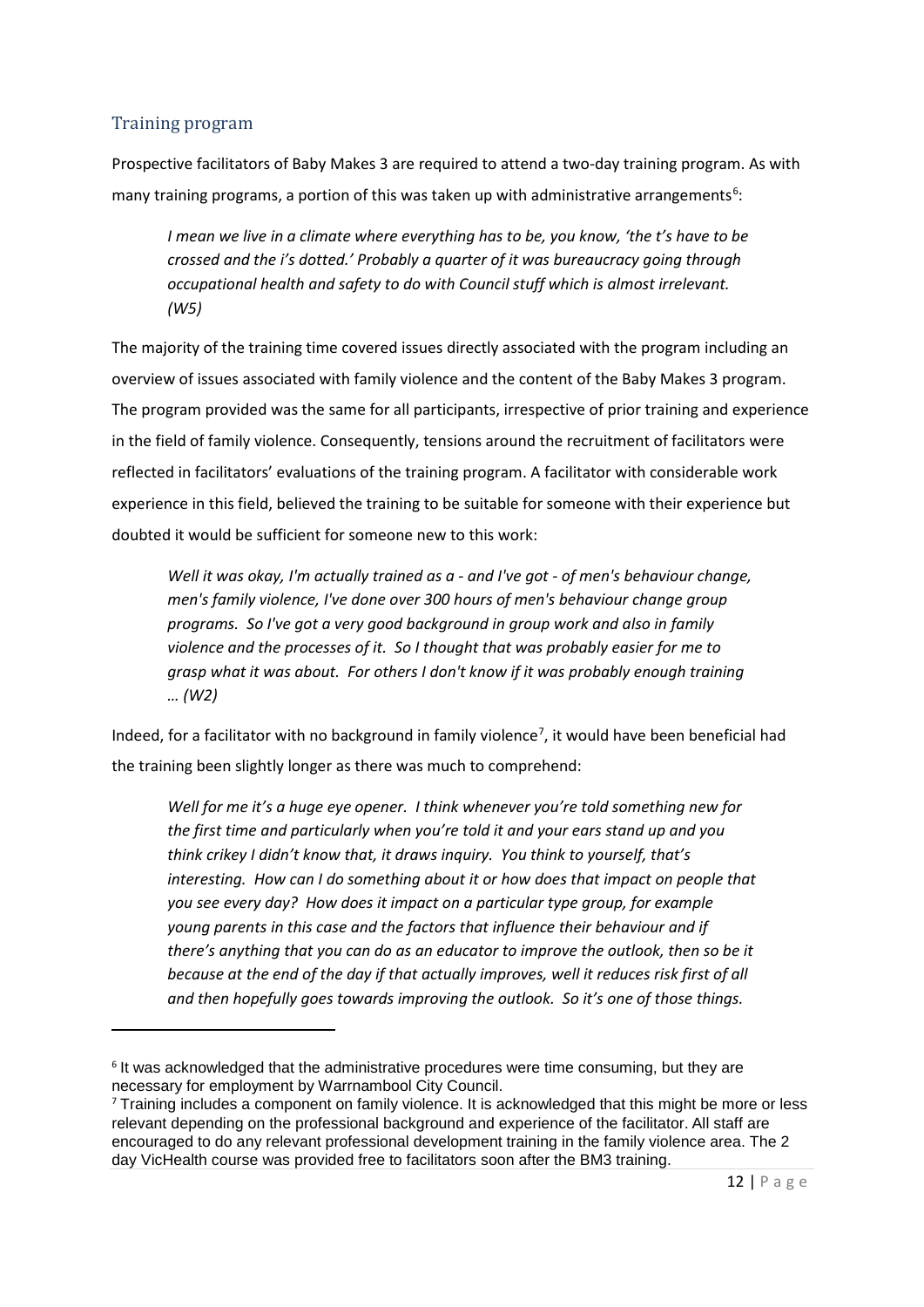*This woman said to me that you live in a part of Victoria that displays domestic violence to x percent but nationally it's only this much and we're off the radar. Well it's cause for concern. (W4)*

Some facilitators would also have liked more opportunities to practise the role plays and other group activities:

*Personally, I wouldn't have minded another day just of practising, of our instructors just perhaps even consolidating with the background behind the program and that a bit more. (W13)*

The opportunity to participate in practical training exercises was not only appreciated by those with limited experience in the field of family violence, but also by some participants for who already worked in this area:

*In linking that in because they don't really want to talk about domestic violence in the training, so yeah. The information sort of gives you a background of why it's so important in the rates of domestic violence and those sort of things. I think that the rationale, if you like, of doing "Baby Makes 3," was adequately explained. For me, working in the industry, what I liked about some of the exercises in it, I could see how giving that sort of information to newly formed families would be very helpful in hopefully offsetting domestic violence. So the exercise, like shared workloads and setting the conversations within the family but this is a difference and we need to be talking about that, so just to open up that I think would be a really positive shift. (W3)*

However, for most facilitators, the length of the training session seemed appropriate:

*I think if you tried to squeeze it into anything less, that wouldn't be a good thing. Much more probably wouldn't have been. So when I gave my response back for that training, those days, I did say that that was exactly right. (W7)*

Similarly,

*Yeah, I certainly felt confident in going out and delivering it. It would be interesting to—because I've done the training and presentations to other people in other areas, I guess I felt pretty confident but even listening to some of the other participants, they felt confident who hadn't done that sort of stuff. I think the training was really good for that (W3)*

In addition to the training sessions, participants were provided with a range of resources in the form of manuals and DVDs and USB stick, which they could refer back to when running a group. This material was highly regarded for both the quality of the content and its relevance: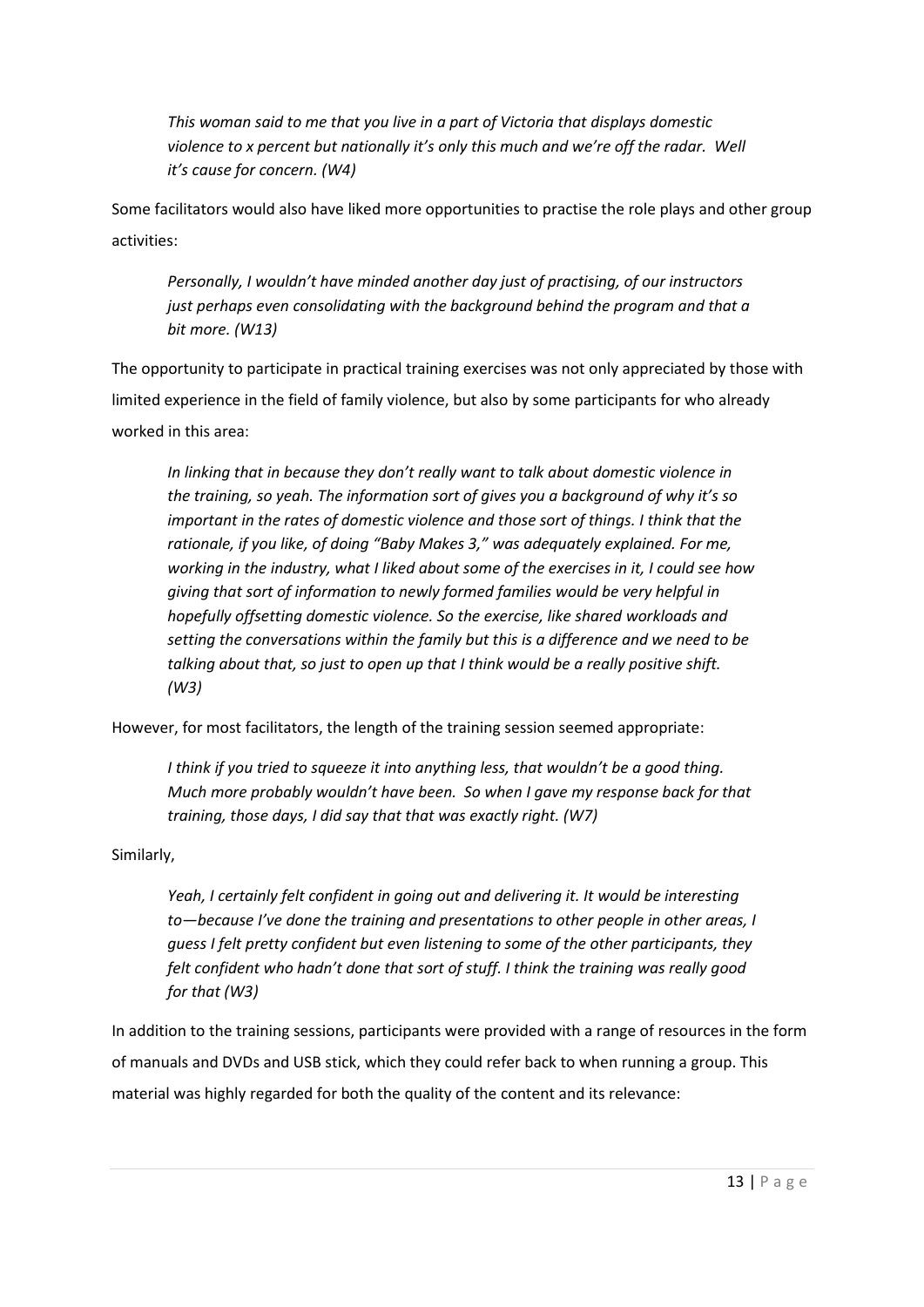*Yeah, the training manual is very nicely put together and I like the way things are highlighted. I like the fact that it's very succinct to the point and the running order, when to show your slides, what to show, the meaning behind each of the slides and also the objectives of each exercise, they're very clearly laid out. The trainers do a great job in explaining the booklet to you and they'll often point you towards the facilitators' guidelines which give you an idea of how you should be directing that particular presentation. (W4)*

Although most facilitators spoke positively about the training program, the facilitation of the training program is crucial. One participant spoke of attending a training session in which presenters confused attendees by a lack of clarity as how the sessions would be run. Furthermore, it resulted in participants finding that what they had prepared for the second day was not used and conversely they had not prepared for the scenarios which were practised:

*I think the way it was presented was excellent, and the opportunity for a group discussion and role play was really good. The materials were good, but we then changed, during the training we changed the process around which caused a bit of confusion with some people. … So during the training on the first day we were all told, well this is what we are going to do, you are going to practise this part and go away and do that. And then when we came back on the second day they said, well actually that's not going to work like that because we haven't covered that part yet, so we'll all stick to this particular scenario. Whereas people had sort of read over a few different scenarios, but some of them because we hadn't read over them the day before, they then said 'no we won't do those'. (W8)*

When Baby Makes 3 was introduced to the Great South Coast Region, it was recognised that there would be the need to provide ongoing support to facilitators after the initial two-day training event:

*How do we equip ambassadors to model what they're speaking about, and be able to have the conversations around violence? It's the same thing, I think, with facilitators. How do you equip them, and support them, and sustain them in the tricky conversations around violence? Which will always come up in this space. Yeah. And be confident that we're modelling what we say. You know, because we're talking about being the difference. We're asking people to facilitate a discussion around healthy, equitable, respectful relationships. So we want to keep coming back and checking that we are doing that. (W1)*

While some facilitators had participated in subsequent meetings of Baby Makes 3 facilitators, others would have valued this opportunity:

*At that time but perhaps it would be great if after you've perhaps delivered one or two programs, to come back and just regroup and have – I suppose we've done that a little bit, we've had a couple of catch ups – but to perhaps even have a little bit of additional training then. A good evaluation and a bit of additional training would be*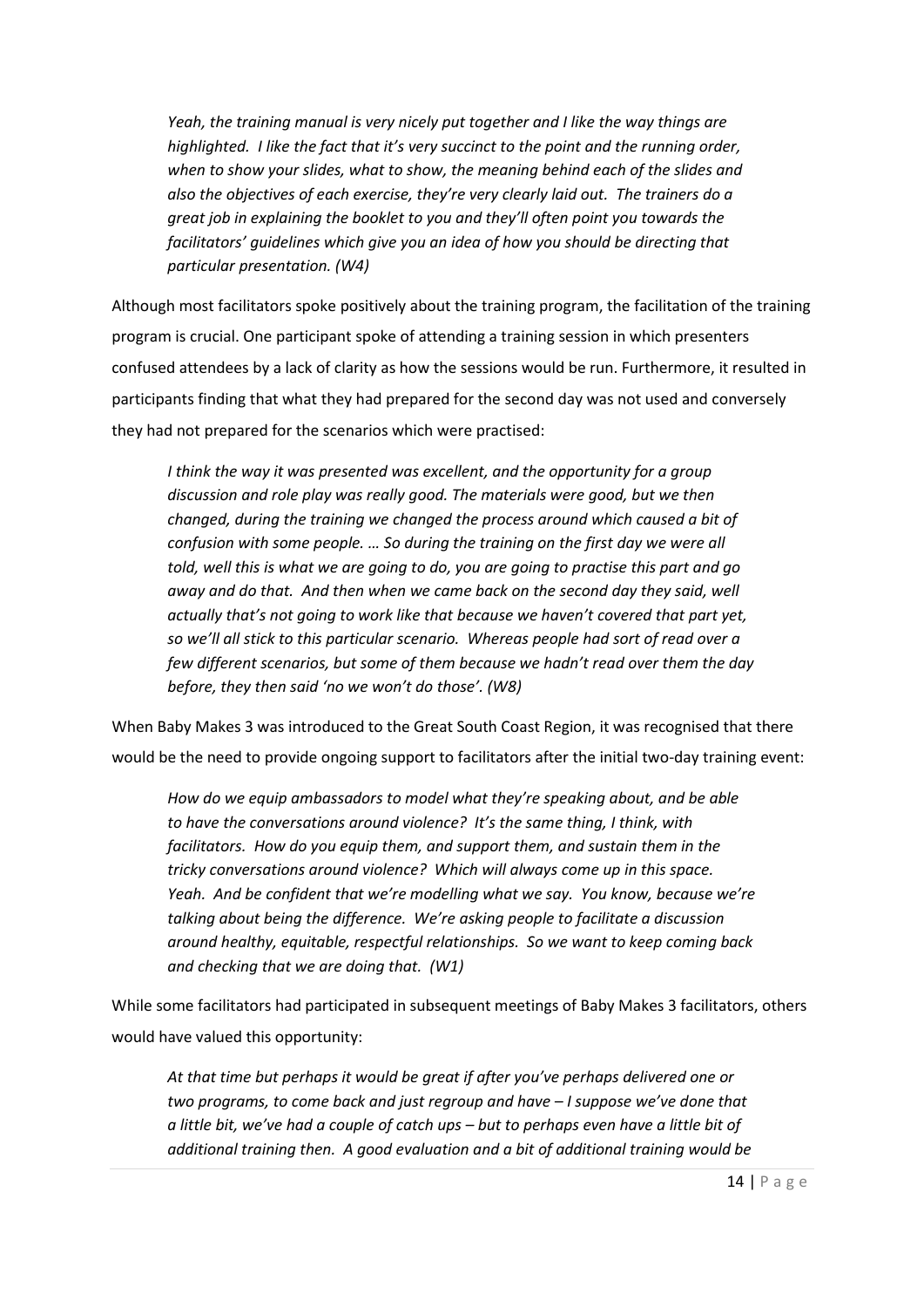*really good to just look at, okay what was your experience of that and what others experiences might be and troubleshooting a little bit. Because we sort of have had it informally I think kind of. (W13)*

As Baby Makes 3 has been embedded into a broader strategy for gender equity and violence prevention within the Great South Coast Region, facilitators may well have received invitations to various training and other events but which were not specifically badged as being for Baby Makes 3 facilitators:

*One of the things that we were tracking ourselves alongside the development of Baby Makes 3 was the need for there to be, as I said before, a more generalist approach to building people's understanding of the issue of family violence, as well as the need to do some significant work in raising people's awareness of primary prevention and, quite frankly, what primary prevention is. … So while that included maternal and child health staff who were explicitly connected with Baby Makes 3, it also included a range of other service providers working with children and families in that early years area. So we looked at making sure that we were tailoring both – not so much the information, which, you know, is quite Family Violence 101 I suppose you would say, in its scope, but about making sure that we were drawing on the experiences of people within the early years area to complement the training. So making sure the examples that we used related to the experiences that people within the early years area might have, particularly around gender equity, that was important. So using some examples that drew on children's play or roles of parents as they might expressed within either a maternal and child health space or in a kinder or childcare space was really important for us to be able to connect the concepts that we were discussing with the work, the day to day work that the practitioners were doing, because the majority of the training thus far has been with practitioners directly. (W14)*

Most of the Baby Makes 3 facilitators had in fact participated in violence prevention training beyond the two-day training program for Baby Makes 3. However the extent to which was associated with their involvement in Baby Makes 3 or other employment remains unclear.

#### <span id="page-15-0"></span>**Program delivery**

Baby Makes 3 programs have been conducted in a range of settings across the region. Although the program has been designed to deliver the same content irrespective of who and where the facilitators are located, the experiences of facilitators and participants varied in respect of their responses to particular aspects of the program, understanding of the role of the facilitator, the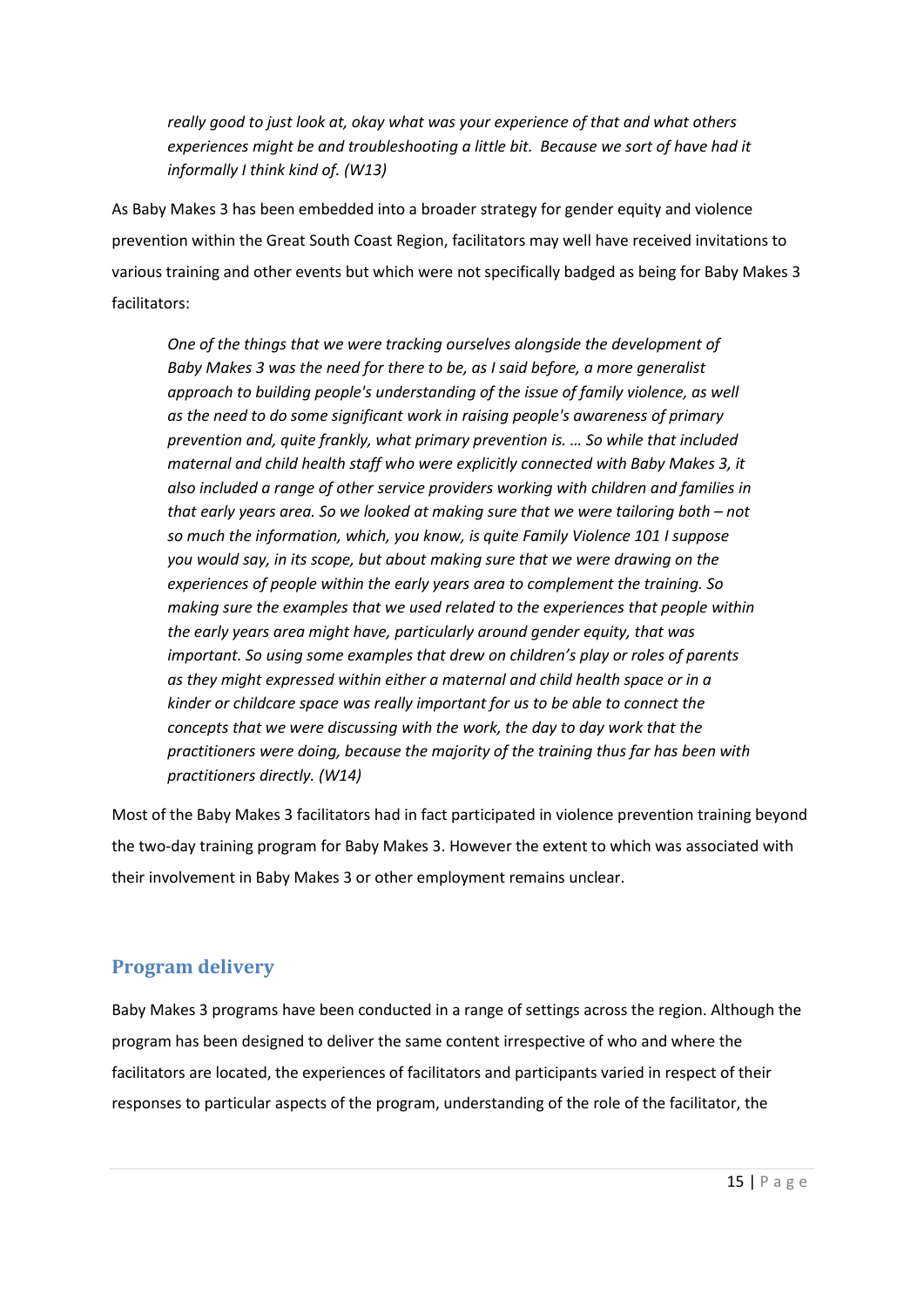congruence between attendees and the target audience, size of the group and the appropriateness of the venue.

#### <span id="page-16-0"></span>Program design and content

Informants were enthusiastic about the arrival of Baby Makes 3 in the Great South Coast Region and happy to be involved in this initiative. For example, as one facilitator reflected

*Well I just wholeheartedly support the venture. I'm very pleased to be on board with such an exciting venture. I think it's got a lot of value. It's got a lot of merit in the community most definitely. I've only done three sessions but I know, the sense of awareness that you get of what young parents think of it and what other people think of it as well. It's a great asset to have on board. It's a great set of I suppose guidelines which can only stand you in good stead. (W4)*

Baby Makes 3 has also been well received by many of the parents who have participated in the program:

*The units are delivered in two hour sessions over three sessions, so which is three two hour sessions and they tend to be done on a weekly basis one evening per week over three consecutive weeks. Each module is delivered and I must commend the document itself. It's very well crafted. A lot of interaction and discussion as well as workshops and one on one time as well. Some of the feedback that we've had from parents, indicate that they're very pleased with the product. They like its casual nature, casual but also slightly structured as well and they like the fact that this is probably the first time, the first opportunity that a lot of the parents get to actually talk about issues that normally they wouldn't talk about. So it's great in that sense. (W4)*

Although funded as a violence prevention initiative, one of the attractive aspects of Baby Makes 3 to informants was that it focused on the development of healthy relationships between parents rather than having an overt focus on violence:

*I think the Baby Makes 3 is quite an outstanding model. I like the idea that we actually – you know, in my thinking, it's sort of best practice primary prevention because you don't even need to have the conversation per se about violence. Your focus is more on equality and respect. Certainly, they're the themes and that's our message. We aim to work in the primary prevention space. (W1)*

By not focusing on violence, this opens up an opportunity for parents to explore potentially difficult issues which can emerge after becoming a parent for the first time: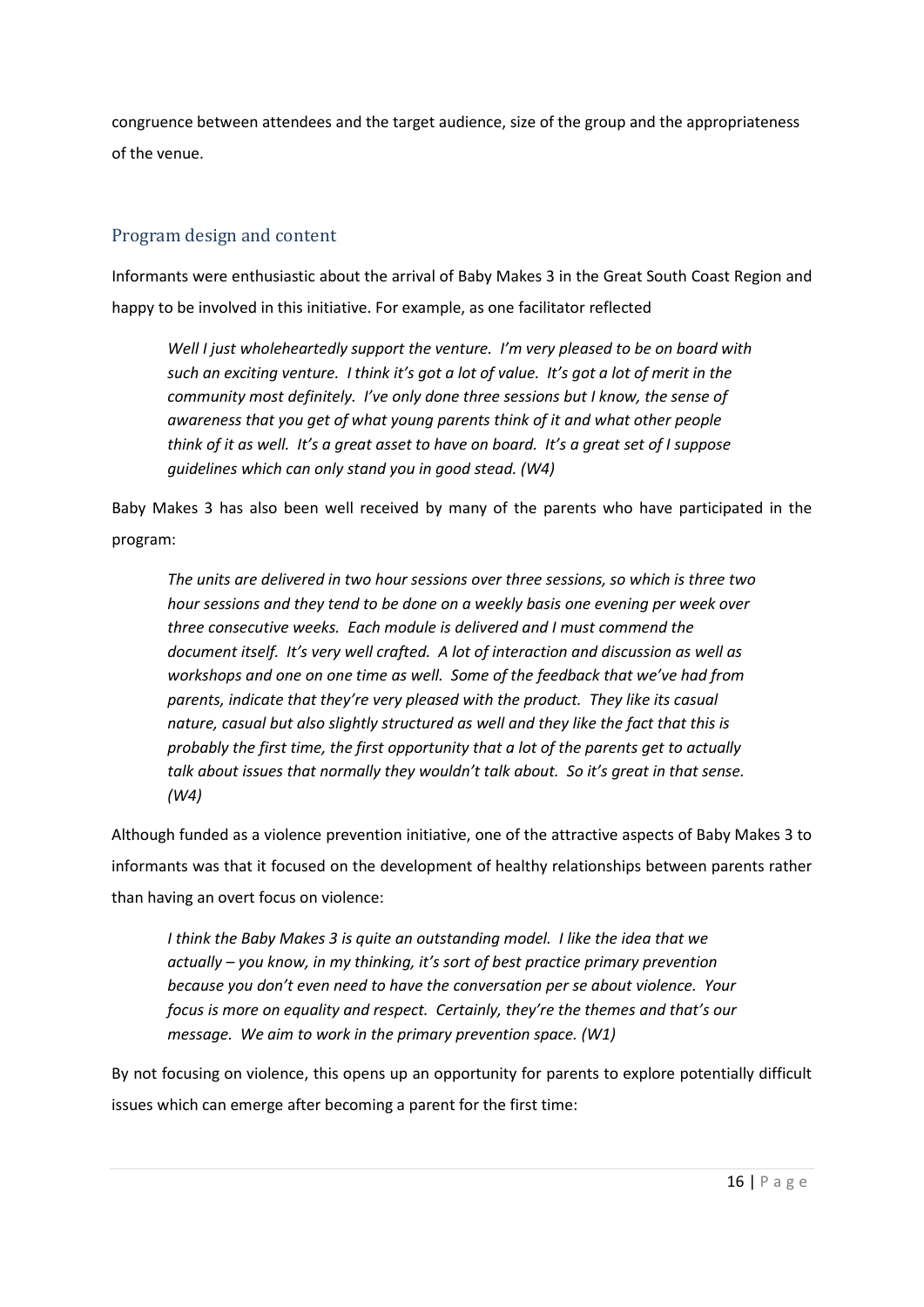*Yes I don't think we should be using the word violence in there I don't think we need to discuss anything about violence within the groups. That wouldn't be a good place to go at all, I think we'd be frightening everyone, we don't want to be talking about that. But it's more about what they do in their everyday life, what role do they have in their families, what role do they have with their babies, what role do they have with their partners, how do they support that. When it's really put out that and discussed and starts, you do find that a lot of the men will openly say I do recognise that she does all the work, I'm not there even when I'm home, I rely on my partner to look after the baby. I do feel nervous and the discussion gets broader and broader, and it's encouraged. (W2)*

Whereas the mothers frequently were already linked in with other new mothers through the maternal and child health service, for many of the fathers attending Baby Makes 3, the opportunity for discussions with other new fathers was a new experience:

*I went to this facilitators meeting the other day and so I was able to hear other facilitators talking, that particularly with the men, they found it was really good, like just to get them in a room together and just talk about some of these things because they don't talk to their father's about it and they don't talk with their mates about it. So being in a room with other new dads, the feedback was a really positive experience. (W3)*

When Baby Makes 3 succeeds in opening up discussion on issues of equity, the program was considered to have met one of its key objectives:

*I think the most common one that they all seem to get is the communication side of it – how important it is throughout the relationship. I guess going back to the model of the Baby Makes 3 is that the equity part of it when you're looking at their household portraits and all that. I reckon you see a few pennies drop in people's minds and thought processes through that. I really think that one people really see how things are from another person's perspective and how important the other person's role is in that family unit. (W12)*

Baby Makes 3 is a highly structured program and each session has a different focus. Nevertheless, there was perceived to be an overall coherence across the sessions:

*So, you know, each night is a specific focus and they do lead in to each other. So it does flow I guess. And I think also that it's not specifically worded about domestic violence towards women but, you know, by the end of it, everyone's got the picture that you're trying to reduce the risk of an unhealthy family unit and that taking place. (W12)*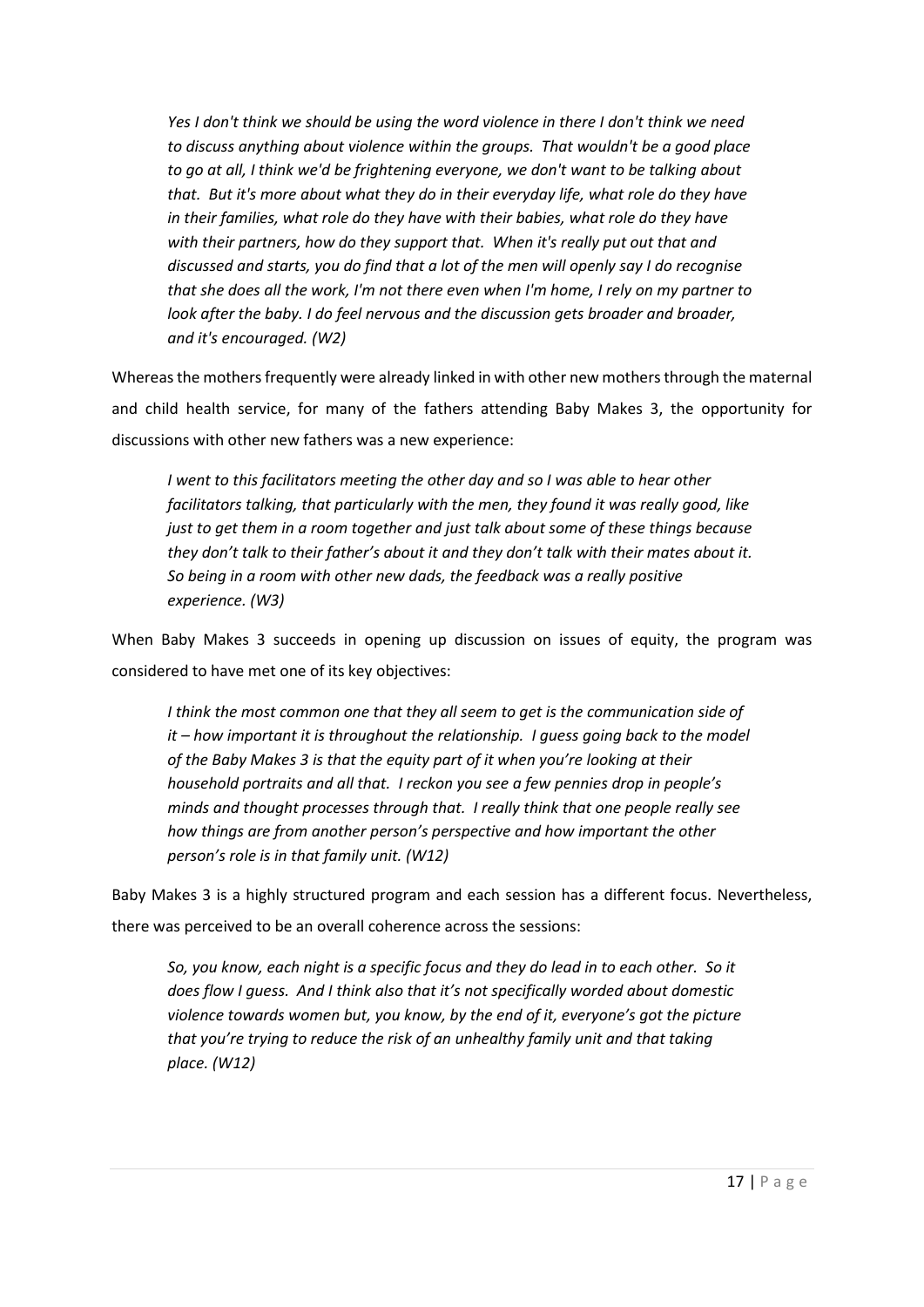Not all components of the program were well received with some facilitators commenting on participants not engaging with the discussion on intimacy or using the intimacy cards which were provided:

*We give them the intimacy card, they're coming back they don't seem to be fully using the intimacy cards, they seem to forget it ... So maybe there's a little bit more work that needs to be done, it's more enthusiasm about doing that and explaining more time spent on that homework part about the importance of this and what it means. (W2)*

Resistance to engaging with the topic of discussion was also an issue for some facilitators in subsequent sessions, particularly when the focus was on issues of violence or hostility:

*That's a good question. Alright, well if you take Session 2 for example, it's trying to push an agenda. It's trying to flush out, from the participants and the people that turn up, a certain angle as to, like the discussion around hostility and violence. I think from my experience that's been rather difficult because you don't really know, but it would appear that the people who have been attending, it's not really the area that's probably at the forefront of their issues I guess. (W5)*

Some parents experienced that second and third sessions as being too focussed on fathers as being problematic in the relationship:

*I've had the odd one or two that said, well the first one was really good but then following on from there they felt that it was too negative, that it was focused on the fathers' problems and not really helping and they felt – this is very a minority – they felt that their particular partners had enough to do with working, coming home. (W10)*

Facilitators reported that the majority of parents participating in Baby Makes 3 found the experience beneficial<sup>[8](#page-18-0)</sup>, even if some of the content was confronting:

*I think the overall concept of having the experience of both parents are there, and I think at each of the two that we've done, when mum and dad have both been there for the whole group. By the end of it the discussion they're having is so much richer than it was at the beginning and they're saying we're now talking about stuff more than before and we're now recognising things that we hadn't thought of. So I think the concept and most of the material is really good if both parents are there, and they're attending each week, so they're getting all of it. I think that is creating conversation as well. (W2)*

**.** 

<span id="page-18-0"></span><sup>&</sup>lt;sup>8</sup> This is reinforced by the feedback from parents, as with few exceptions overall ranking of BM3 by parents on the feedback sheet completed at the end of the third session has been very positive. Attrition rates however show it is hard to keep all parents for all three sessions.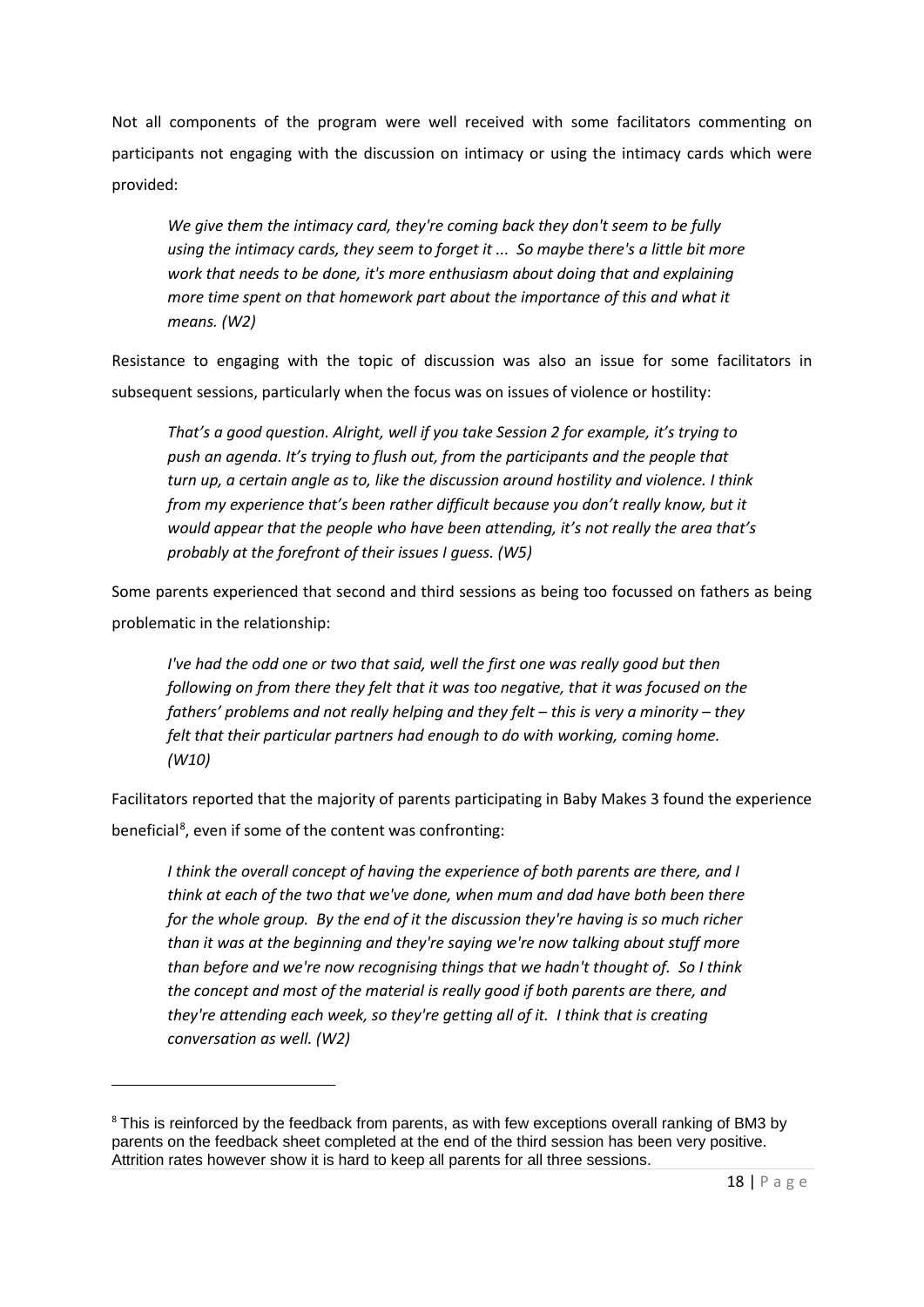Almost inevitably in a program which is delivered in only three sessions, there will be issues not included or touched on very slightly:

*Well there's a lot of material in three sessions, there's a lot of material in three sessions. But again it's that commitment to actually get people to turn up and then you say right oh we'll stretch it out to say four sessions. Then what do we do go to five six seven, I think the discussions that we have within this program are very simplistic. I think we're really just touching on it, I think that's the idea of the program, just to bring that awareness to the couples that there can be more to be done here. (W2)*

On the other hand, it was recognised by a number of informants that for many of the participants, three sessions was a considerable commitment and increasing the number of sessions may well reduce the attractiveness of the program to new parents.

*I think for couples to make a commitment for three weeks with a little baby, dads working, he's got to get home from work, and come along without having a meal or anything. To come to these groups I think it's a massive commitment for him in the first place, so I take the hat off to any of those people that come along to it. So I think we've got to be careful about not making them any bigger. (W2)*

While there was a suggestion from one informant that "Maybe if it was tightened a little bit and you could get it down to a two week session" (W12), the general consensus was that three sessions was the appropriate length for the Baby Makes 3 program.

Another concern raised by a facilitator was a perceived lack of follow up to Baby Makes  $3<sup>9</sup>$  $3<sup>9</sup>$  $3<sup>9</sup>$ :

*I don't know that there's really any offer of anything ongoing for support from this program, where do we go from here. I don't think there's anywhere that's given out where we can go from here and they wish to continue this discussion or more support with it. (W2)*

Although Baby Makes 3 was only a three session program, within the Great South Coast Region it was being offered to all first-time parents as a part of the standard Maternal and Child Health care package of services<sup>10</sup>. Yet for some participants the relationship between Baby Makes 3 and other maternal and child health services was unclear. As one facilitator explained:

*When we were recruited as trainers we were told that the parents that would attend would come via the maternal child health referral pathway and they'd have an understanding of why they were there. My experience has shown that not all of* 

 $\overline{\phantom{a}}$ 

<span id="page-19-0"></span><sup>9</sup> BM3 is not intended to provide any ongoing support to the parents. It has been noted that some mother continue to meet socially.

<span id="page-19-1"></span><sup>&</sup>lt;sup>10</sup> All parents come via the MCH new parent groups.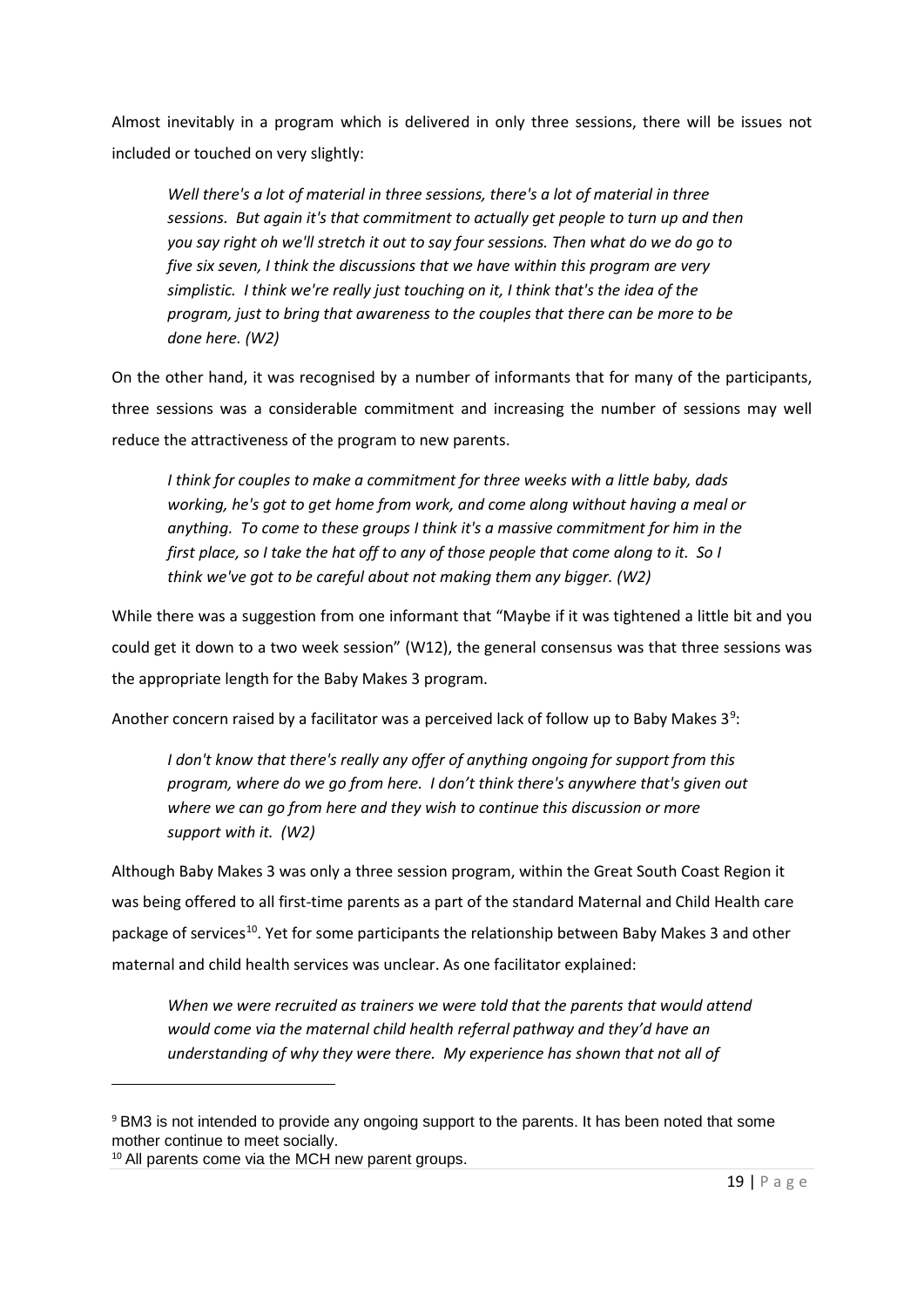*them know exactly what to expect when they come. So I'm not sure if that link is as strong as maybe we'd like to think it is. Not all parents are aware of what BM3 is, what it's about, what it means. So we spend a quick 10 or 15 minutes at the beginning of the first presentation just reiterating the message behind BM3 and why parents are there. Just very gently, just to sort of ease people into it slowly. So the link is not as strong as perhaps we'd like to think. (W4)*

Consequently, some parents initially came to Baby Makes 3 expecting it to be more explicitly about parenting than about the impact of having a baby on their relationship<sup>11</sup>:

*So maybe if they had that full understanding of why they were coming to Baby Makes 3, as opposed to a parenting – you know, normal antenatal class, then they might see a bit of a difference. It's not all about baby. Baby Makes 3. (W7)*

Whereas facilitators were primarily focused on content and design of the three session Baby Makes 3 program, for other informants the pressing issue was how it related to other services provided to parents. Unlike other services provided through the maternal and child health staff which were specifically for mothers and held during the day, Baby Makes 3 was specifically designed to include both mothers and fathers and held during the evening. Yet facilitators were concerned that some of the maternal and child health staff may not have be explaining to mothers that the presence of fathers was integral to Baby Makes 3:

*When I had my first few classes, the people that were turning up, they had no idea what they were turning up for. They were just told to turn up. They didn't know what they were getting, or what it was all about, so that was a bit of a wakeup call, the alarm bells were ringing. So I'm guessing that—and I don't know, I haven't spoken to any infant welfare nurses down here, but if they're not on board, this thing won't happen. They're the ones that have got to sell it, they're the ones that have got to get it into the mum's heads that the dads have to—that it's really beneficial that the dads come along and that you're going to get a whole heap out of this course, you know, it's going to be really beneficial to you in the next couple of years. (W5)*

It was not uncommon for Baby Makes 3 to be run as three of the sessions in a larger program over eight or nine weeks for new parents and for the coordinators of pre-existing parenting programs to have to configure in the Baby Makes 3 sessions. As one facilitator said of the local parenting group coordinator in the maternal and child health centre:

**.** 

<span id="page-20-0"></span> $11$  To address the knowledge that parents have about BM3 the project manager now attends all MCH new parent groups and many of the MCH nurses actively promote the BM3 program to the mothers in attendance. It is acknowledged that only mothers attend these groups and some might be absent when the BM3 presentation is given.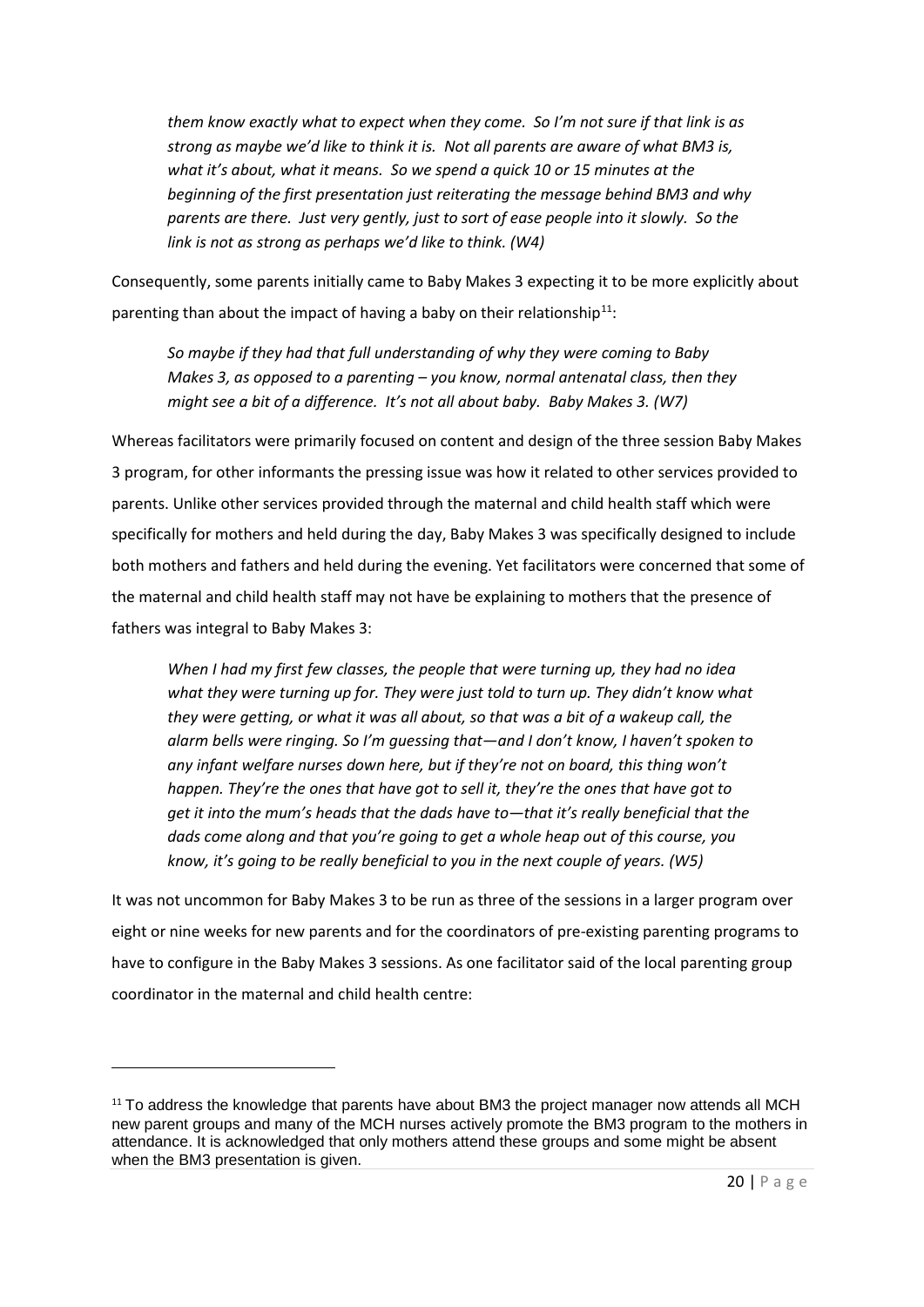*I feel for [Name] … she's in charge of the first time parent's group. I feel that she's made, she's never said, she's just absolutely a fantastic person, she's never said or anything, but she's got to kind of make room for the three consecutive Baby Makes 3 programs to come in. (W13)*

In some places this resulted in a group that had one or two day-time sessions, then three weeks of evening sessions for Baby Makes 3, then further day-time sessions. For maternal and child health staff who were responsible for these larger programs, concerns were expressed that mothers who were unable to participate in Baby Makes 3 would not return for the latter sessions, and even if they did, the connections they made in the first weeks might have been lost<sup>12</sup>:

*I* do place a lot of value onto it. But the concerns are more around if people aren't *going to Baby Makes Three and they're not catching up from week to week those three weeks well then that connection I guess is lost. With the whole First Time Parents group there's the education component then also building up that social network and sharing those challenges and I think they're just as important perhaps as what's going on, oh not just as important, but it's really important for them to finish that eight weeks and have those strong connections to people in their community because if things do a bit pear shaped if they're isolated then they're in a bit more strife. (W11)*

In some areas, the issue of group disruption had been resolved by maternal and child health staff facilitating a five-week day-time group, followed by the three evening sessions for Baby Makes 3. Another variation was to run Baby Makes 3 in alternate weeks:

*Either side of that we have an introduction - the first group we have an introduction to the group, so we talk about supports and communications with babies, questions whatever they have. Then the next one we have - we talk a little bit about lifestyle changes with a new baby and then after that they follow on with a Baby Makes 3 session in the evening the following week. Then they come back to us and we talk about development, what to expect in the first six months. Then they do another Baby Makes 3 the following week, I mean it varies because we're in the country. Very different to being in a city. (W10)*

**.** 

<span id="page-21-0"></span><sup>&</sup>lt;sup>12</sup> Various models of when to deliver BM3 have and are being trialled. In general it is presented at the end of the MCH daytime new parent group sessions. This is still a work in progress. More work is to be undertaken to look at the "path" between new parent groups and BM3. There is a drop off between the number of new parent "births", the numbers who attend new parent groups and then the numbers who attend BM3.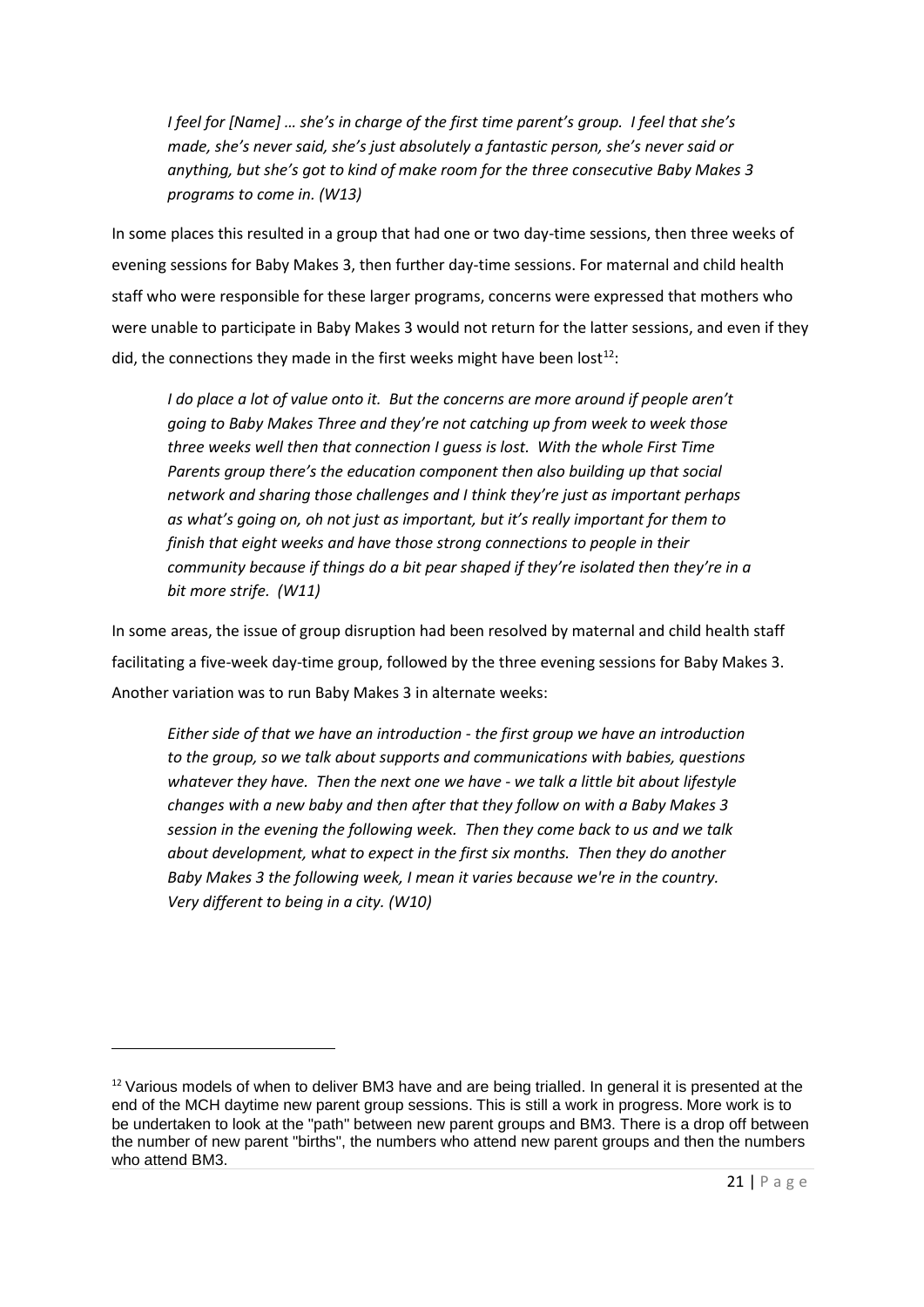#### <span id="page-22-0"></span>Program facilitation

While there was a high level of agreement around the design of Baby Makes 3, the experiences of facilitators around delivering the program were varied. First-time facilitators tended to follow the manual very closely but with experience learn to adapt the program to the particular circumstances of the group:

*Well the first time I did it I was probably really looking at, oh my goodness, can I facilitate this information and keep the group engaged and voice of flow and relax a bit and all the rest of it. Then I suppose the second one I was thinking a bit more about what they're looking for, how we're going about it and that and then and so on. I honestly feel that the manual is very helpful. There's not too much or too little information and say if the group is very small as occasionally you have, just change the format a little bit and really try and tune in to how the group is and covering the essentials at the same time, that sort of trying to develop that skill a bit more. So generally, because occasionally we might kind of like go into something that's, start to go into something that's covered in the next session or in the next week which is often great because then it's sort of that, topic has been opened a bit for discussion but don't pursue it then just leave it for next week which also I feel indicates that how the information is presented, like it flows on well, it flows on quite well. I haven't got any personal or – I think that's all good and I like the manual. I'd be lost without that. (W13)*

However, Baby Makes 3 may actually be most effective when facilitators are able to put aside the manual and draw on the experiences of groups members which differ from usual expectations about the roles of mothers and fathers:

*There was a couple there who had the sort of opposite traditional roles, like dad did most of the work with baby, and mum was happy to let him do that, and he was quite open about if he had his way he would have stayed home with the baby, but it was much more about the financial decision. And that was good for everyone else to hear, that here is a new dad who actually would prefer to stay at home with the baby. So there were conversations that took part between the groups, and the conversations that came out of the material I think were probably some of the best parts. And it was because it wasn't scripted by us, it was actually just that free flow of conversation. (W8)*

One issue raised by facilitators was the length of time for the weekly sessions<sup>13</sup>. For example, some found the two hour sessions too short a time to get through the material:

 $\overline{\phantom{a}}$ 

<span id="page-22-1"></span> $13$  Facilitators are paid for 1 hour before through to 1 hour after each session.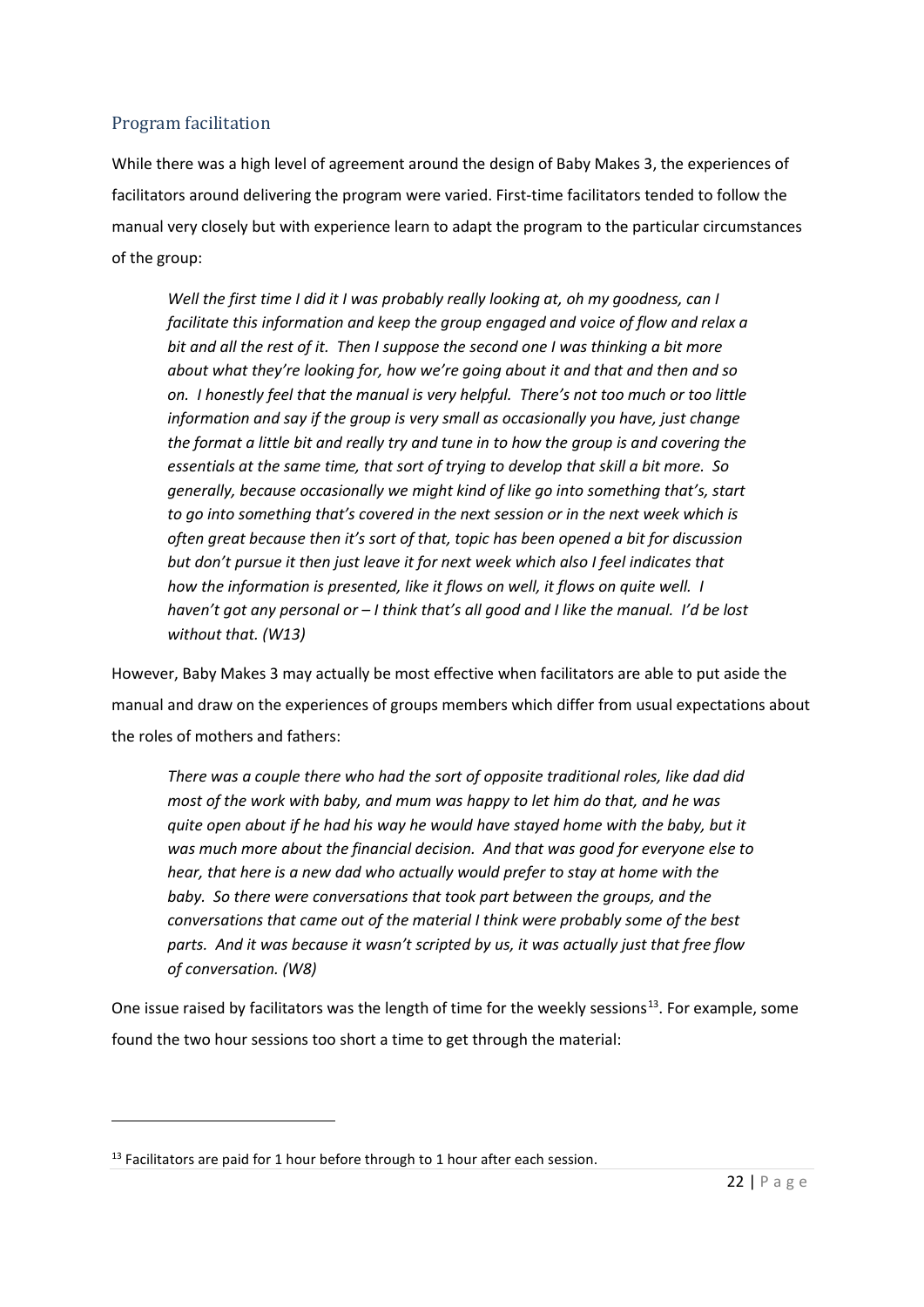*Well the only issue that we tend to have, particularly the first one, we went way over time and that's purely because the material was new. Although a time indication is given as to how much time you should spend on a particular component or where you should be by halfway for example, I felt that on the first session we went a long time over, probably about 40 minutes. We did two hours, forty or almost three hours in the first session and of course we sort of clawed that back in the second session. So rather than rush the material, I think the timeframe should maybe be made to two and half hours per session rather than two because as adults we all learn in different ways and we do the hands on stuff, we do the stuff through the projector and on the board, we do the group activities. So we're kind of trying to tackle all the sort of other learning styles but I think the timeframe and the amount of information that we're trying to impart we could do with a bit more time for it to be totally effective, to be more effective. (W4)*

Conversely, it was also suggested that the session times could have been reduced to around one and a half hours in length:

*We probably could have got away with an hour-and-a-half in all honesty, because we took a couple of breaks and things like that, because changing babies, or having a cup of tea, and we had refreshments there, but nobody really wanted to have anything to eat, I think they just wanted to do it and go. Not in a bad way, I mean nobody was rushed to get out the door. But after probably all of the workshops, people just talked for another 20 minutes, 15-20 minutes, and that was really good as well. So I think having the, maybe cutting it down to an hour-and-a-half, and then allowing half an hour for refreshments and discussion at the end, so people can choose whether they want to stay or go, might help as well. (W8)*

Having time for participants to talk amongst themselves was also important, and in some groups participants would stay talking with each other and/or the facilitator for half an hour or more after the formal end of the session. Some facilitators experienced this as a tension:

*So after 8 o'clock, we're conscious to kind of – and we are. We are packing up. Like I did – I was putting things away because I needed to get home to my kids and whatever. You feel a bit guilty because you know that they probably want to hang around a bit longer. (W7)*

At the same time, there may be considerable benefits to parents by providing opportunity for the discussion to continue informally after the session:

*They've had a great evening; they've got so much out of the two hours that they were there. If they've got issues, you want to be able to just talk through them or – even if they just want to have a chat afterwards. You don't want to be hurriedly trying to get them out the door. (W7)*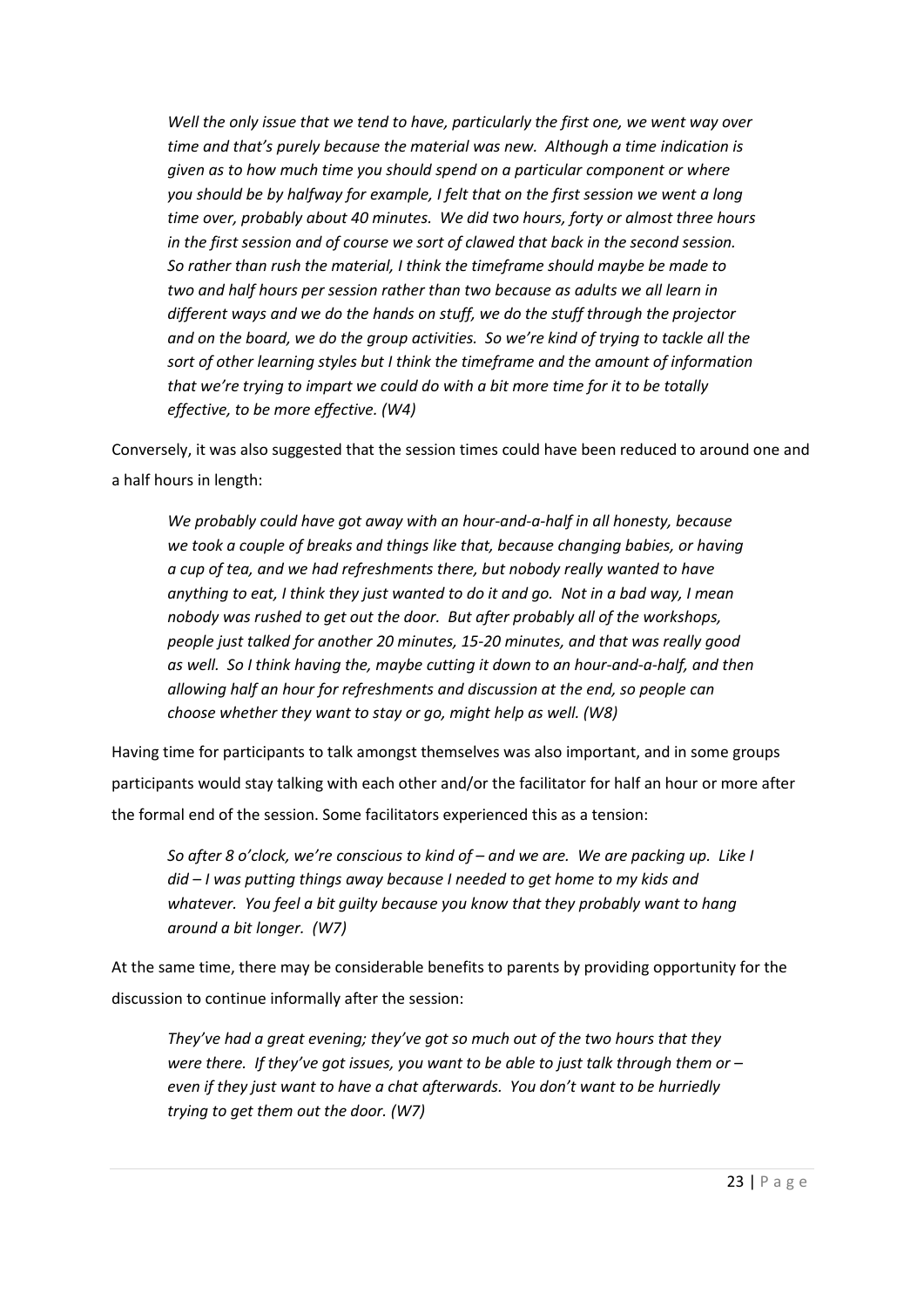Integral to the design of Baby Makes 3 is that the program is delivered by a pair of facilitators, one male and one female, and this was endorsed by informants.

*I think of anything I know about domestic violence, it's always good to have both genders present. Yeah, because it does help, you know, and that's what's good about being able to break off and do a bit of individual work, which is gender specific and come back as a group because I think it's just good modelling, if nothing else. (W3)*

In some groups this modelling of relationships was associated with the facilitators being married to each other. These facilitators considered that talking about their experiences as a couple made it very real for the participants, and that this resulted in an extra level of connectedness which helped participants to feel safe and discuss more sensitive issues. For example:

*We understand each other, there's a good chemistry and I guess it exemplifies what we're trying to do. In terms of BM3 it's all about sort of harmonious relationships and the fact that yeah you can have your disagreements but hey this is how we would deal with them and you can reflect on your own experiences and I think that creates a nice grounding for all the parents that are there. (W4)*

At the other extreme, there were some facilitators who first met just prior to the first session<sup>14</sup>:

*Most of them I met at training and I think one of them I met on the night, but we had discussions beforehand, phone calls …. We got there early, got used to each other's space and went through the literature. (W5)*

However, for some facilitators, not meeting until just before the first session was far from ideal for developing an effective working relationship.

*Yeah, we met before. So we met and sort of talked about what we, you know, could deliver each and talked about where we'd back-up each other. So there's a bit more time planning it than what you would think, but that's alright. (W12)*

Establishing a working relationship was especially important when facilitators came with differing expectations as to how they would deliver the program:

*I suppose other than that it's just personal differences, like my co-facilitator was happy to give examples of his own children and things like that, whereas I wouldn't do that, so that's not the way I do things. But that was okay because there was nothing personal or nothing that crossed the line or anything. So it's just individual differences after that in how you present. (W8)*

**.** 

<span id="page-24-0"></span><sup>&</sup>lt;sup>14</sup> All facilitators are encouraged to meet and discuss the presentation prior to delivering the first BM3 session.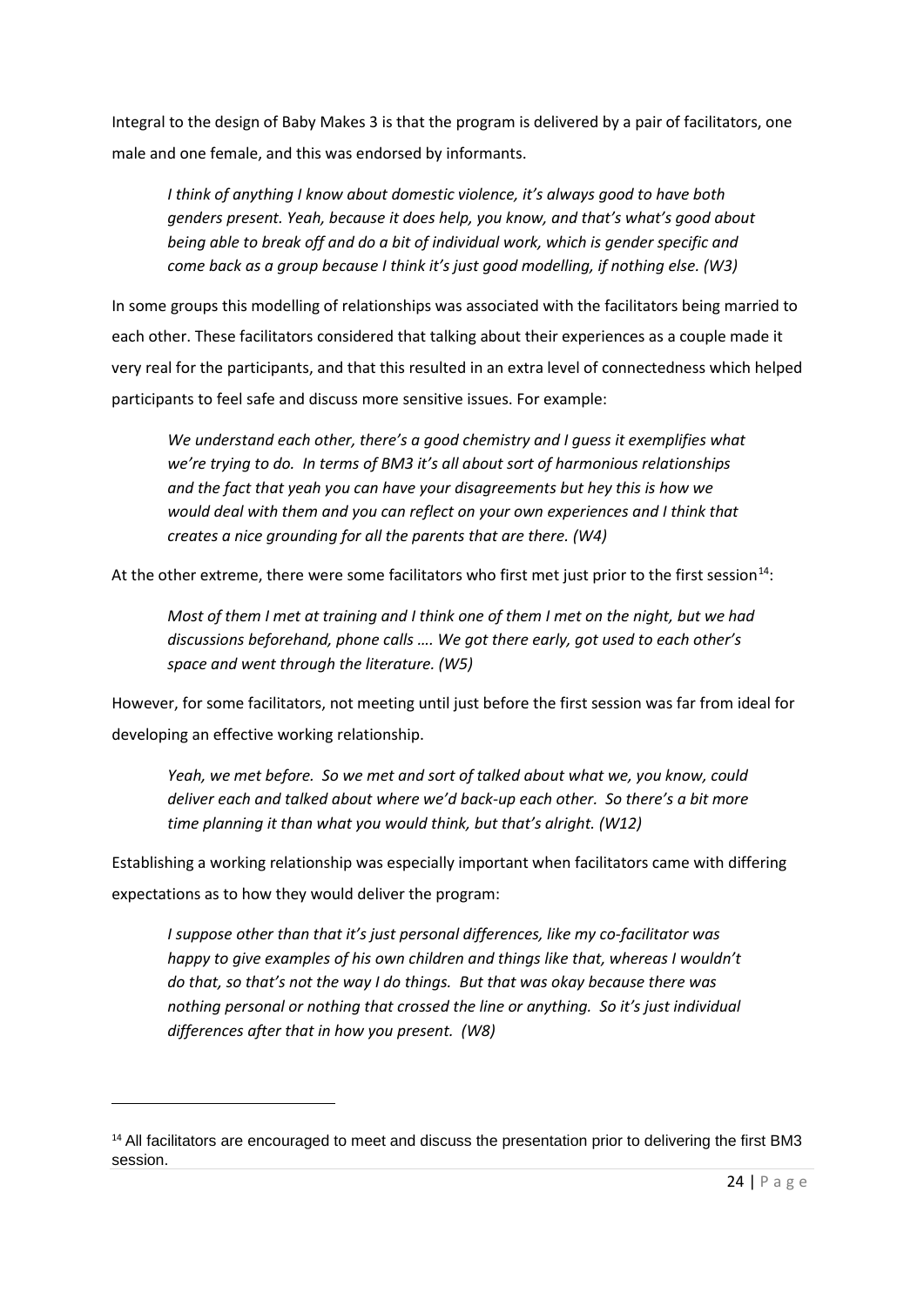The availability of a co-facilitator of the opposite gender, along with an expectation that new presenters would work alongside an experienced facilitator of Baby Makes 3 has resulted in some facilitators working a new co-facilitator each time they have presented the program. For those who had the opportunity to continue working with the same co-facilitator, this was a preferable arrangement and much easier for the presenters<sup>15</sup>:

*I guess we don't have too many trained facilitators in [Location], so we've got I guess the advantage of we're stuck with each other, which is a good thing I think because we work well together and it's not as though we have to sit down before each session and go, "Well this is what I'll say and this is what you'll say". We sort of just stick with that routine. (W12)*

#### <span id="page-25-0"></span>Program reach

**.** 

Baby Makes 3 was designed as a program for all new parents and as several informants noted managed to attract parents of various ages:

*Age is varied, we had some very young parents, right through to parents that were first baby round 40. So we did have a very broad view of them and I think they all participated in their own way. Probably the younger ones were more open about participating, but that wasn't necessarily something well not in every case. So I think the discussion really opened up for everyone a bit to participate, … I think everyone was participating okay and I think having that mixed age and mixed groups was good. (W2)*

Nevertheless, at least one informant considered that younger parents were less likely to attend a program like Baby Makes 3, particularly if they don't have access to transport in the evenings. There was also perceived to be a bias towards parents who already had the communication and relationship skills which Baby Makes 3 is promoting:

*I have had that feeling and thought myself a little bit because the couples that we have seem to be quite well versed and educated in a lot of the skills, particularly perhaps the skills like communicating with one another, problem solving, respect and things like that and appear to be. (W13)*

A number of informants specifically commented that the program was "preaching to the converted". For example:

<span id="page-25-1"></span><sup>&</sup>lt;sup>15</sup> To spread work around the "pool" of facilitators it is common that there is no consistency in who might be your co-facilitator. This is another logistical issue that has both advantages and disadvantages.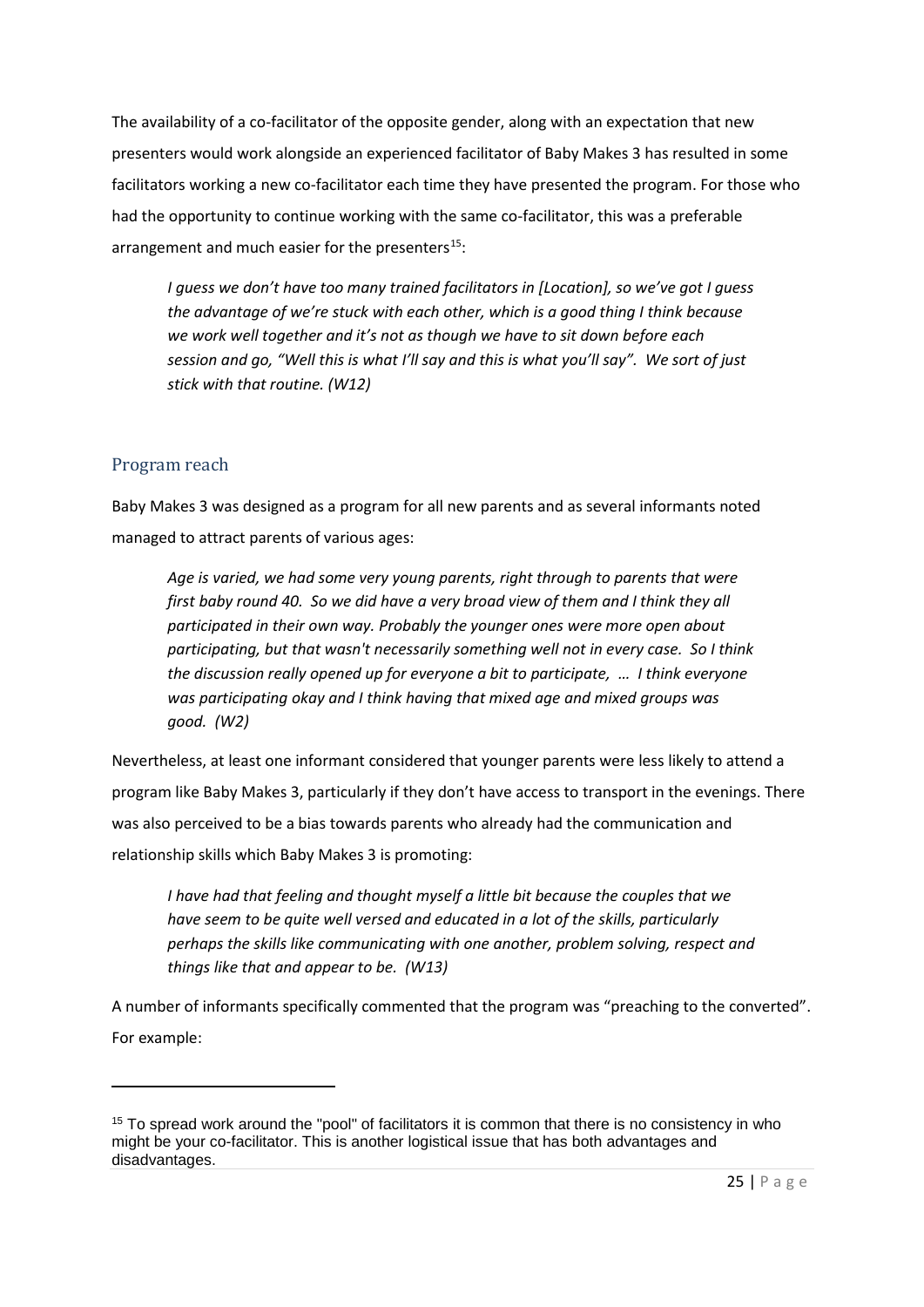*Mainly what I've told you that I think we are preaching to the converted, I do feel that quite strongly. Although I'm quite happy, I just think it should be perhaps linked into whatever we - even though we say domestic violence is across the whole structure of society. It often does seem much higher in lower socioeconomic groups, it is quite high there. I think those groups probably need to be addressed a bit more, that's probably my main concern I suppose. (W10)*

In the main, participants were perceived to be middle class and among the more affluent members of the community:

*They're certainly not low socioeconomic. They both work in most cases, or they have the ability to work. So I wouldn't – in any of those couples, I didn't see any socially excluded or disadvantaged couples in any of those. So they were pretty much middle of the road couples that attended. (W7)*

As such, Baby Makes 3 has a similar reach to many other community-based health promotion programs:

*So that's one thing [laughs]. But the other thing is that – I think is a struggle for all health promotion, actually, to engage effectively with people from relative socioeconomic disadvantage because sometimes – and I'm not saying this is the case with this program – but I think sometimes health promotion programs are seen as kind of targeting the worried well or the kind of, you know, people who's already got enough health literacy or enough underlying information to acknowledge that this is something that they want to participate in. So whether the pitch is right for everyone, I don't know. (W14)*

Nevertheless, Baby Makes 3 was still considered by informants to be worthwhile for those who do attend:

*I think they might think they're bullet-proof in that sense. You know, they come along and it covers quite a lot and I just know, in my own life, you just think about things that you deliver and that and what I've learnt from it and you can certainly put it in your aspect. You know, do you use it within your life? And who is to say, you know, at the moment they are all rosy, but things might change and they mightn't change to the extreme, but they may hadn't they done Baby Makes 3. You know, so this is, I guess, part of my thought process of the participants that say, you know, you're teaching the already converted – well, who knows what's around the corner really. And I'm hoping some of the stuff they learn in Baby Makes 3 will prevent worst case scenarios taking place throughout their lives. (W12)*

The intent of Baby Makes 3 is to be a program for couples with their first baby, including those parents with "a first child of this current relationship" , despite one or both parents having a child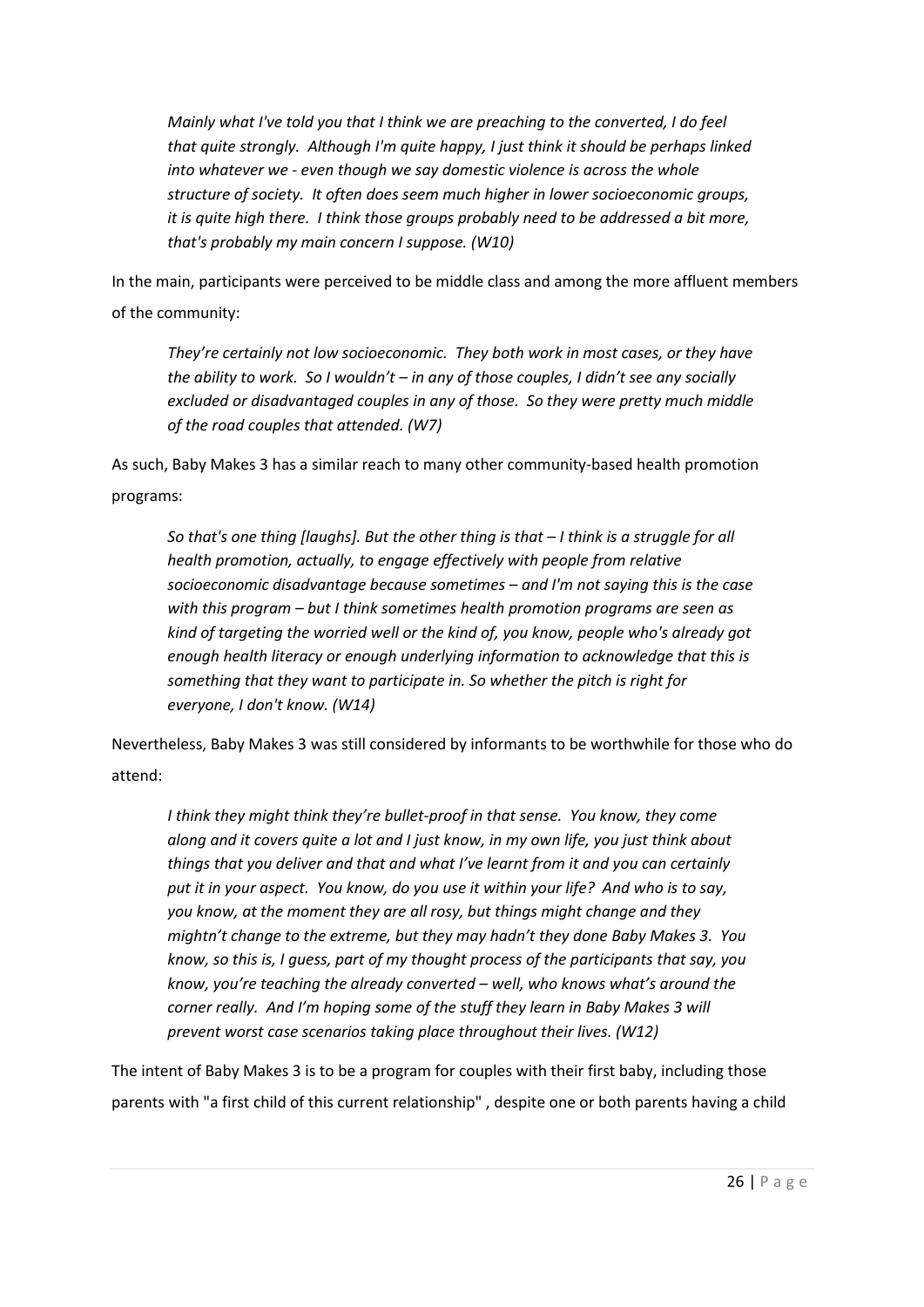from a previous relationship. It was unclear to some informants as to whether these families were within the target group:

*I think that one of the things that is a problem is where new families have a further child and the previous children aren't to the same partners, so it's like a new child to the next couple but I don't know whether they get automatically into this programme because they have previous children. So I think that would be something worth thinking about because I think as we know, there's a lot of issues come up with step-families and stuff like that and I think that probably needs to be addressed (W3)*

A number of facilitators reported having single parents attending<sup>16</sup>. Not only was the material not aimed at single parents, but ensuring they felt included in the group potentially detracted from the program for its intended audience:

*Well because it is about communication between male and female, about mum and dad. It is for communication and about that equality discussions to have dad included in those discussions. Which when you've got a single mum that's just not going to be happening and I'm not saying they should be excluded, but talking to this girl over that period of time. She did feel a little excluded, everyone tried to support her and make her part of the group, but I don't want to exclude anyone, because I think everyone should have the opportunity to be able to discuss it and be able to talk about it. (W2)*

One possible explanation for the attendance of single mothers at Baby Makes 3 is a failure of maternal and child health staff to appropriately target the intended audience for the program. However, there was some evidence that parents in the target audience were inviting others they knew to attend the group with them:

*Well it was interesting talking to them because some of them had been informed about the program through the maternal child health nurse, but then there were also comments such as, 'my friend told me to come along', you know. So I think that what had happened, and this is only my assumption, was that there had been maybe one or two meetings of the mums group, and that they were talking about it and say 'oh I'm going to this, you should come along'. And that's what happened. And the first session where the single mum was there, it was quite clear to her after a short time that this wasn't the right place for her at that particular time. Not that she was* 

 $\overline{\phantom{a}}$ 

<span id="page-27-0"></span><sup>&</sup>lt;sup>16</sup> In the discussion at the workshop, LGA nurse managers emphasised that they strongly supported single mothers attending, particularly if the BM3 sessions were scheduled in the beginning or the middle of the new parent group sessions. Attention therefore needs to be paid to making sure facilitators are aware of this, and to ensuring that the activities during BM3 sessions can be appropriately directed for any single mothers present. Encouraging single mothers to bring a support person if they wished was recommended.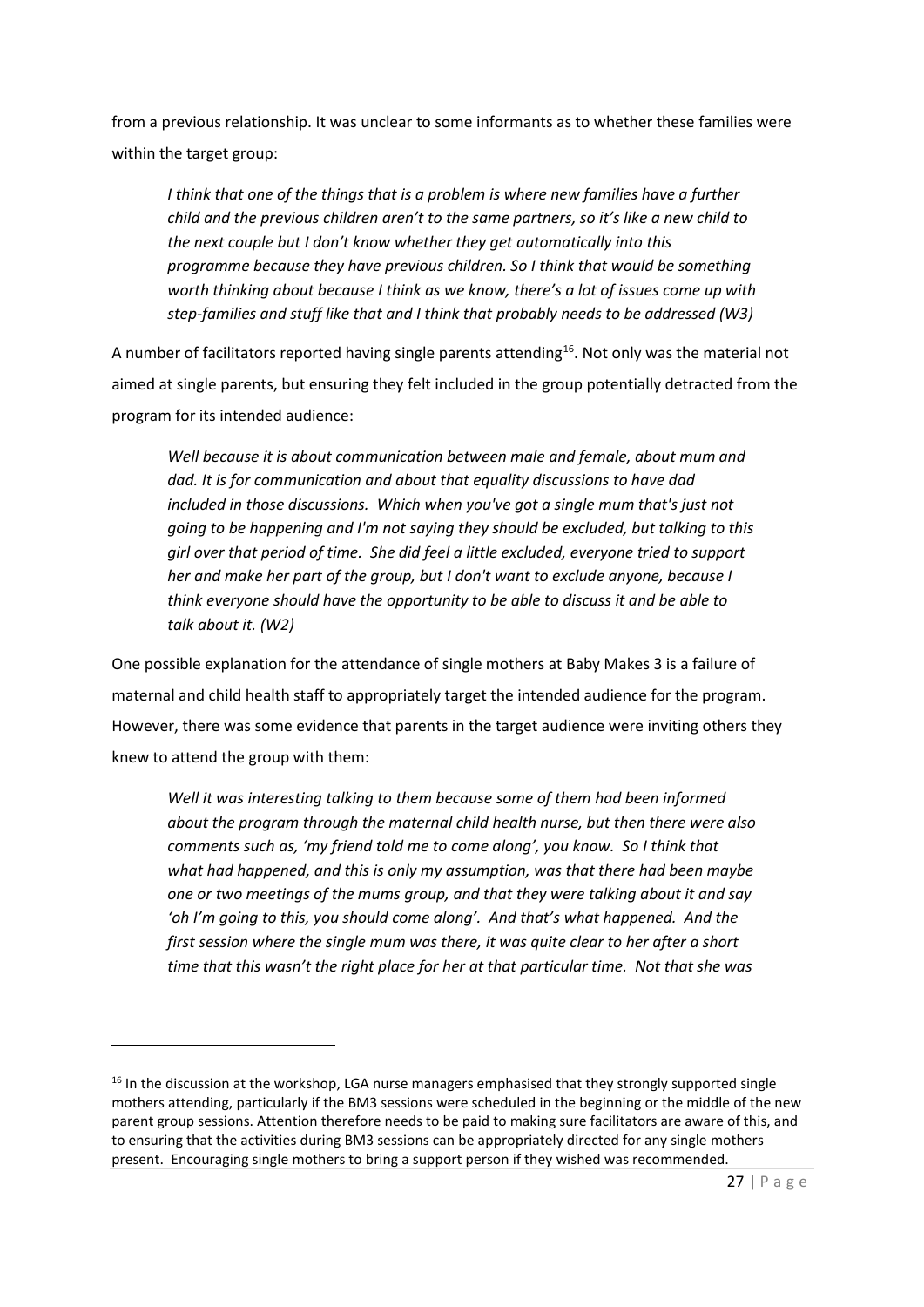*uneasy or anything, because her friend was there, but she sort of you know, the materials weren't of great benefit to her. (W8)*

However in the absence of more suitable programs, parents outside the target group may be drawn to Baby Makes 3. One program need which was identified was around parenting and relationships for single parents:

*Sometimes I think because it's for couples, you'll sometimes get single parents who do not come because they're on their own, but also those are the very parents who will end up with a new partner. We're missing those, because they're not going, they're not part of a couple maybe at that particular time, it may be a single mum. This I haven't known this happen, so they're kind of not being given the same information and then if they do then, which is often the case, go into a new relationship with this fairly young child. Then they haven't had any of that information. So I don't know how you get around that. (W10)*

In terms of program reach, as well as taking account of who is attending, equally important to consider is who does not participate in Baby Makes 3. Although designed for couples, it was not uncommon for fathers not to attend:

*But you get a lot of the mums coming along with the babies and no dads. So you'll have half the group there'll be no dads there, and really that discussions, we're putting that back then for the mums, again for the women who are responsible for the communication and looking after the baby and even turning up for these groups. Which is what we're there for to try and get past the support and the quality. (W2)*

While there may be fathers who chose not to attend Baby Makes 3 with their partners, other commitments, particularly those which were work-related, would often result in one or both partners not attending all three program sessions:

*I suppose the other thing is logistics. You get parents who will come to the first session. They might miss the second session because they've got a work commitment and I don't know what the guidelines are around, will they be counted as data for the overall continuity of the three sessions that they should have had and they've only had two, because they come to the first and the third or the second and the third? There's those kind of things that – I know that in the ideal world it would be great to have both parents at all three but that's not always possible and sometimes the timing cannot be right for sort of shift workers and that kind of thing. But those are, I suppose, more social issues than anything else, yeah, flexibility around work and availability. (W4)*

With a sequential program, facilitators would expect participants attending the second and third sessions to have attended the previous sessions. Yet it was not uncommon for facilitators to have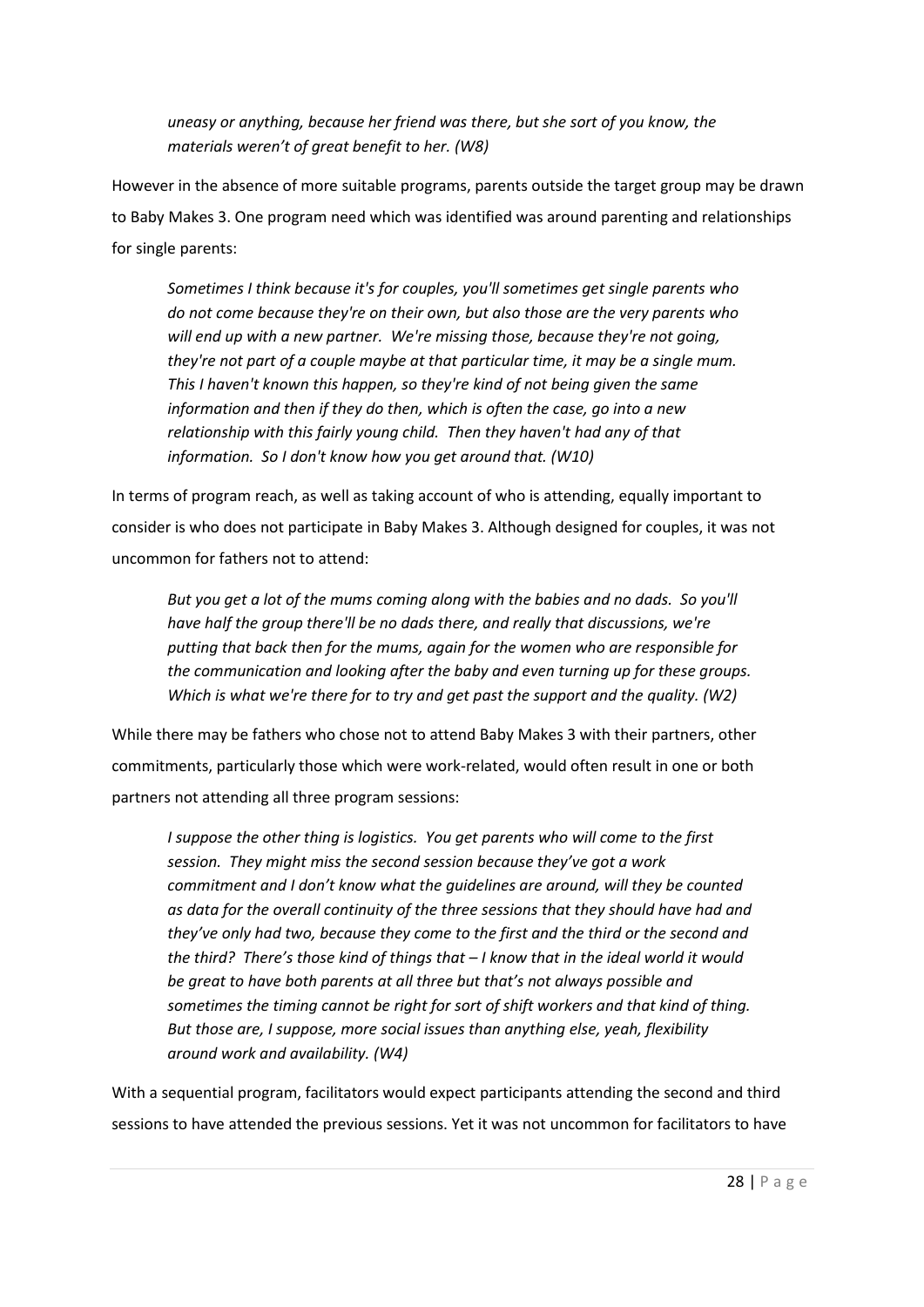new participants arriving after the first week. This not only created difficulties for the facilitators but threatened the rapport that group members had begun to develop. As one facilitator explained:

*I think I had one case where I had one lady turn up on the last session and the last session's the best session because you get to kind of sell it and it's a really good session usually, but I had basically a brand new person turn up and it's killed it. The night was a bit of a flunk. I mean they still all rated the course really highly, but one couple—well a couple of the dads, actually the dads didn't speak at all that night. It's hard enough to get them there, and then it's hard enough for them to feel comfortable, and it's hard enough to get them confident, and then you've got a stranger come in and, you know, it killed it basically. (W5)*

Informants considered the program had little or no reach to families where there was already a high level of welfare involvement:

*I think that – you know, the other thing about our region is there are a high number of people already connected in some way to the welfare system and it may be that preventative programs don't have an immediate reach because they're perceived as being another level of kind of government intervention in people's lives. (W14)*

The question was raised as to whether the links between Baby Makes 3 and child welfare programs and child protection systems could be strengthened:

*Let's say the more at risk families where the potential for family violence is much higher, and these are the ones that we are not getting to see a lot of in any of the programs, it's not only Baby Makes 3. I think that there are certainly avenues for referral into Baby Makes 3 through Child First or Child Protection, if there is, because there's a high risk infant panel that's already set up to monitor at-risk pregnancies. So referring these couples or the mum and her partner into such a program and saying 'look this is what we want you to do', would be ideal. Through family services, and I know because we run a family services program here, there's fantastic potential there because we are always looking for programs that will help support clients. So referring in through family services when we have an expectant couple, is another avenue. (W8)*

Participants in Baby Makes 3 were predominantly of Anglo-Celtic backgrounds and as such somewhat representative of the broader community in the Great South Coast Region. In a typical group:

*We didn't have any Koorie people in the group that it know of, that doesn't mean that there wasn't, just that I didn't recognise them or have any evidence that they were Koorie or anything. We don't have other cultures, many other cultures in these areas here, they're mostly your white Australian backgrounds farming backgrounds yeah, British descent people. (W2)*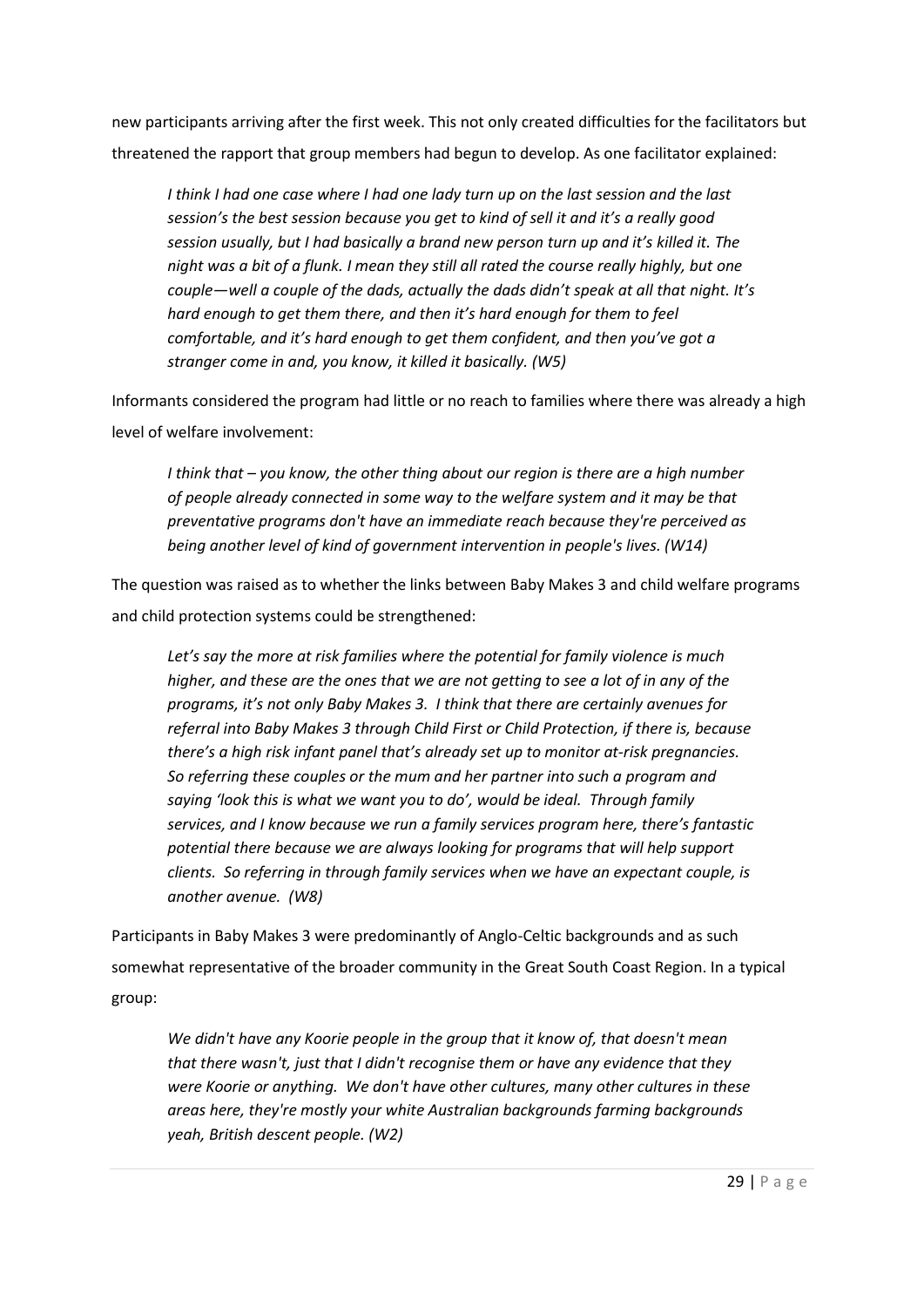Despite the presence of indigenous communities, particularly in the Framlingham area near Warrnambool, Baby Makes 3 was not perceived as necessarily appropriate for use in indigenous communities in its current format. For a start, it was considered that a program for indigenous Australians would need to recognise the importance of the community context rather than focus solely on a nuclear family:

*I think we'd have to rewrite the program, in a wholly different language, because I do work with a number of Koories we do have a fairly large Koorie population in this area here. I do have Koorie men coming to our groups for the men's behaviour change. But there is a different language, because we see families so differently, the Koorie see family so differently and talk about families so differently when you're talking Aboriginal family you don't just talk mum and dad. When you're talking family you're talking extended family and that can mean dozens and dozens of people, so it's a family circle rather than immediate couple. … (W2)*

This leads to a differing understanding of the causes of violence which may diverge from the theoretical underpinnings of a program like Baby Makes 3:

*We certainly know that there's a high prevalence of family violence within Aboriginal communities. But the way we look at it through non-Aboriginal eyes, is we see it from a feminist perspective, so it's about power and control and it's about patriarchy. Whereas, in an Aboriginal context, it's different. It's about kinship and family and the shame associated with it in the Aboriginal community is huge. (W9)*

In practical terms:

*I think you'd have to have a different language for it about what does it mean, what does their culture mean, what does it mean by having the rest of the family involved, are the rest of the family involved. It is appropriate because when we talk about men's business or women's business, it's not appropriate for men in many cases in the aboriginal culture to do different things with their babies or do different things with their children. That's a cultural issue it's not an equality issue, it's men have men's business and women and have women's business and men stand over here with that, that's more mum or grandma will be the support person for the mother and the child. (W2)*

Despite recognising that a program tailored to the needs of the indigenous community would be more appropriate than Baby Makes 3, the question remains as to whether there would be sufficient indigenous families in the region having a first child to make such a program viable:

*I mean I think last year there was 16 babies across say five LGAs, 16 Aboriginal, identified Aboriginal babies. So you're not looking at a huge number. Look if there was a few at the same time you possibly could, but they're spread across, as I say that wider area. (W8)*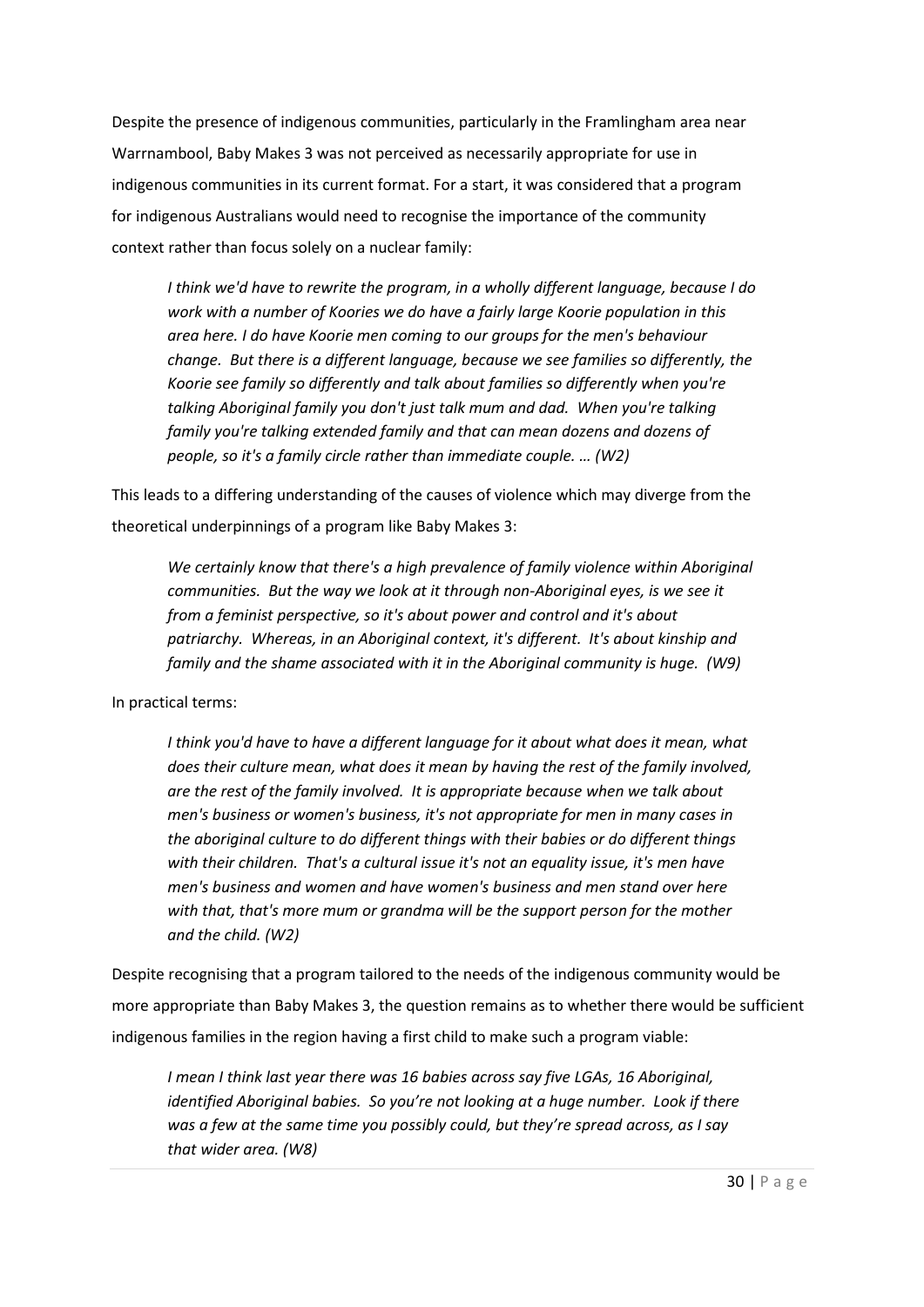#### <span id="page-31-0"></span>Logistics

The numbers of participants varied considerably between groups with up to 18 adults attending some groups; this was considered too large a group for meaningful interactions:

*Well we've had nine couples and their babies. That's the largest that we've had. Now that was quite difficult to maintain because you have a lot more to deal with in many respects. So nine, that's eighteen, I mean that would be too big. I'd probably say six couples, which is twelve adults in a room plus their babies. (W4)*

Conversely, there were groups which commenced with two or three couples, not all of whom attended each session.

*I – dealt with some groups where I was dealing with three people; the first week you'd have three or four couples which is only just enough to kind of go with it, and then next week you've three people turning up, you know, two mothers and a partner. (W5)*

As to the ideal group size, four couples was suggested as a minimum group size, with six couple considered the optimal size for group activities. By commencing with six couples, there was also an expectation that the group would remain viable even with some attrition in numbers over the weeks. However, forming the ideal sized group is not straightforward. From the experiences of informants forming groups, the numbers of parents who take up an invitation to join Baby Makes 3 is unpredictable and can result in groups which are larger or smaller than what is optimal:

*I think all those groups, sometimes you have a huge uptake. I could send out 15 invitations and I might only have seven people that want to come anyway. But I don't know. (W11)*

Baby Makes 3 groups are conducted in a range of community centres across the Great South Coast Region including maternal and child health centres. A key advantage of these centres is that they are suitable for families with young children:

*Both the venues that I've worked out of have been very appropriate. I guess they're where maternal and child health nurses are set-up or there's children's services there. So they're set-up well for families' needs. And it's comfortable. (W12)*

An added advantage where maternal and child health centres were co-located with other services for children and families, was an opportunity to introduce parents to these community resources:

*We've got a great venue. It's an integrated complex so the families are used to going down there for the maternal and child health. Yeah, so that's centrally*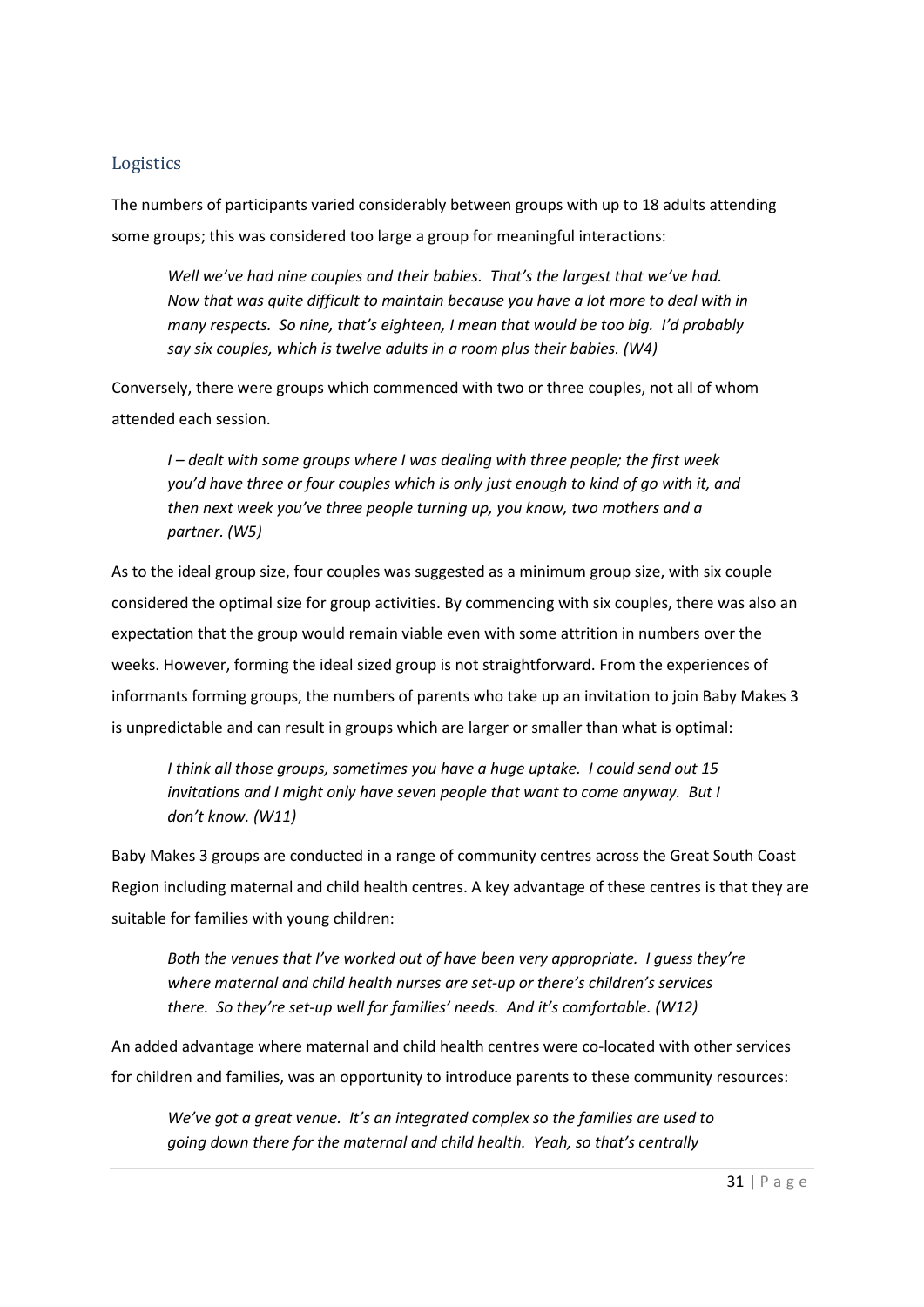*located. It's a nice new building with all the mod cons. And I think parents like, mums have liked showing their dads, if the dads haven't been along to any of the maternal and child health appointments they'll say, "Oh, this is where we come for the needles," or whatnot. And I think that's a nice thing because there's a long day care there so it's kind of getting a little bit of familiarity and ownership about this family complex. (W11)*

Some informants spoke about other community education programs, particularly aimed at men, which had been conducted in local pubs, commenting that they did not think this would be as appropriate a venue for Baby Makes 3 as the maternal and child health centres:

*I was talking with colleagues in the women's health sector earlier in the week about, you know, people who locate men's health activities in pubs and stuff like that, and whether or not that was entirely appropriate. And to me, you know, you're going where people are already. You're connected it up with an existing mechanism through, you know, either ante-natal or post-natal – or you know, kind of maternal and child health groups. So I don't – I think you'd struggle to find anything more appropriate than that. (W14)*

Conversely, it was proposed that community centres which do not have a child focus may not be an attractive venues for families to attend:

*Well if you look at one of the main facilities here, it's called the 'Archie Graham Centre' and without being cruel, you know, you don't go in there unless you're over 70. It's got a hydro bath and it's – set up for the elderly in our community. I don't know whether you'd get young people thinking of going in there. You could sell it that way. Maybe it's another hurdle, I don't know. … (W5)*

Whatever the venue, it needs to be large enough<sup>17</sup>:

**.** 

*The venues we were fortunate in that the last venue we had was only the two couples. If there had of been six or eight couples we would not have fitted in the room, we would have been that jammed in they would have to hold the babies the whole time, it was just too small. (W2)*

This means a space large enough for participants to bring their children in prams or pushers:

*If it was like – you know, you would have a training room. I don't think that would be a nice feeling. Whereas this, you can push your pushchair, or baby carrier, whatever, right up to where you're sitting, next to you. It's very flexible. It's just easy. Yeah, the formalities are not there. I think that that's the way this program has to be. (W7)*

<span id="page-32-0"></span><sup>&</sup>lt;sup>17</sup> It is believed all current venues are suitable for the BM3 sessions. 1 or 2 smaller venues are no longer used.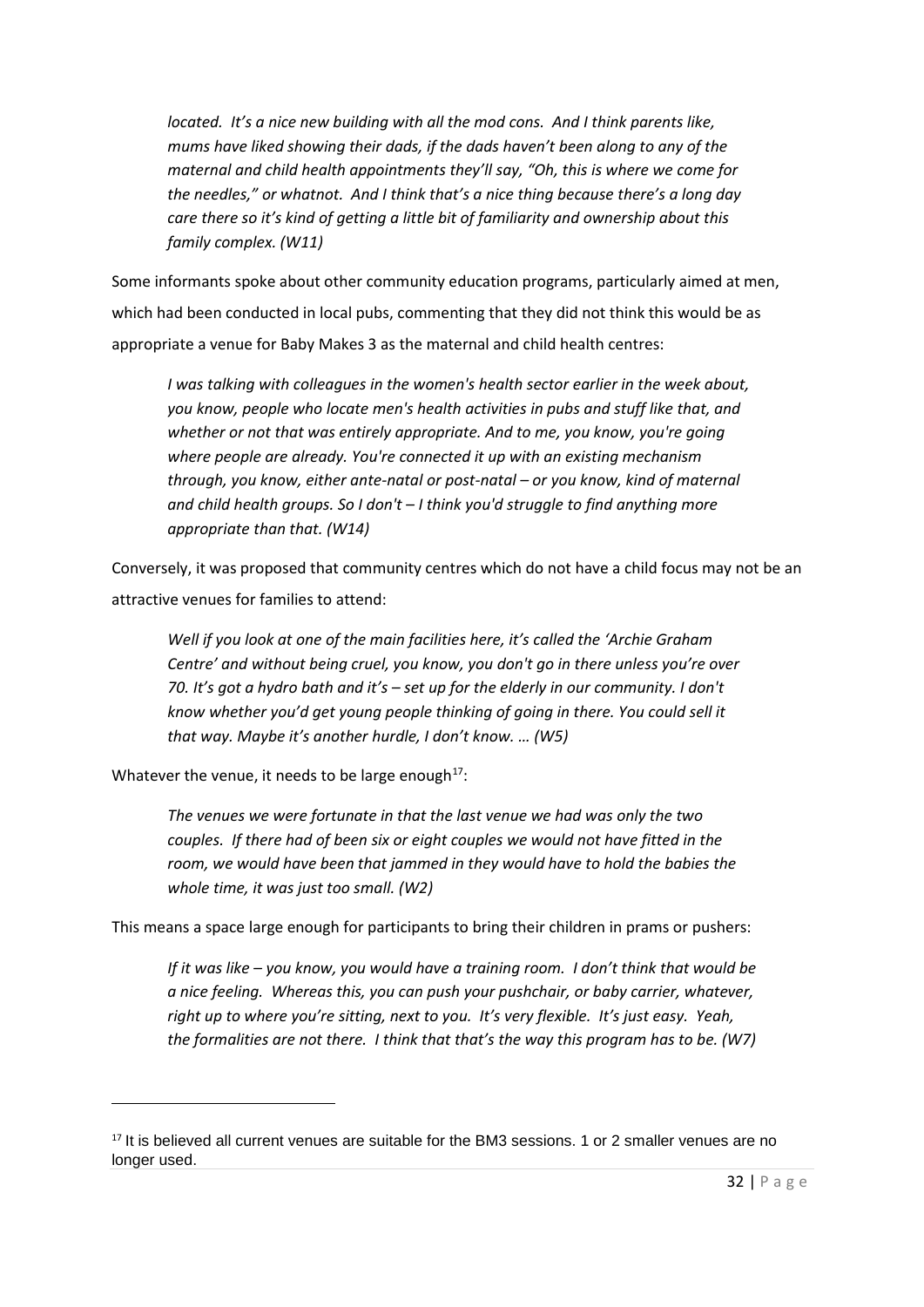Further requirements include having:

*enough space on the sides to do the baby changing. To do the breakout group. We actually went outside for one of the sessions. Then the dads went – or they might have stayed in the room. But there is an actual other room as well. So the space is nice. It doesn't feel confined. There's tea and coffee making just there, so no one has to actually go out of the way. (W7)*

It is also essential that if a group is advertised with the promise of a meal then there is the capacity to provide this. While food such as pizzas or sandwiches may not require extensive kitchen facilities, requirements for serving food nevertheless need to be taken into account when selecting a venue to run Baby Makes 3.

### <span id="page-33-0"></span>**Baby Makes 3 in a non-metropolitan setting**

This is the first time that Baby Makes3 has been implemented in rural and regional areas and it was anticipated there might be different challenges to delivering this program in a metropolitan setting. For example, it was suggested by one participant that the Great South Coast Region may have more traditional understandings of gender roles than elsewhere in Victoria:

*From a personal perspective I – you know, I actually grew up in this region … where other regional areas have shifted somewhat in their attitudes towards gender and how it's constructed and how it's experienced I don't feel like the Great South-Coast area, as a general rule, has made those same kind of strides. (W14)*

Nevertheless, it was considered an important initiative and a tribute to the five local municipalities in being able to work together to bring the program to the region.

*What's amazing is the Great South Coast have just developed a prevention of violence against women strategy. I guess what I'm trying to get to is that I think – I don't know where the readiness is at. Probably I've been thinking – in my observations and experiences, that people are a little less ready than you think. But it's awesome that the five local governments have made a commitment to this and are ready to work in this space. Baby Makes 3 can only be a really positive momentum to kind of push the region to be ready, if that makes sense. I think their message and the model is an example that people can kind of get. I think understanding what is primary prevention and understanding the causes of violence, or even really understanding the issue of violence, is challenging. So I think Baby Makes 3 is something that most people can relate to and most people can understand. So it's a really amazing opportunity in a rural and regional area to actually have the next iteration rolled out here, and be growing and developing the evidence here. (W1)*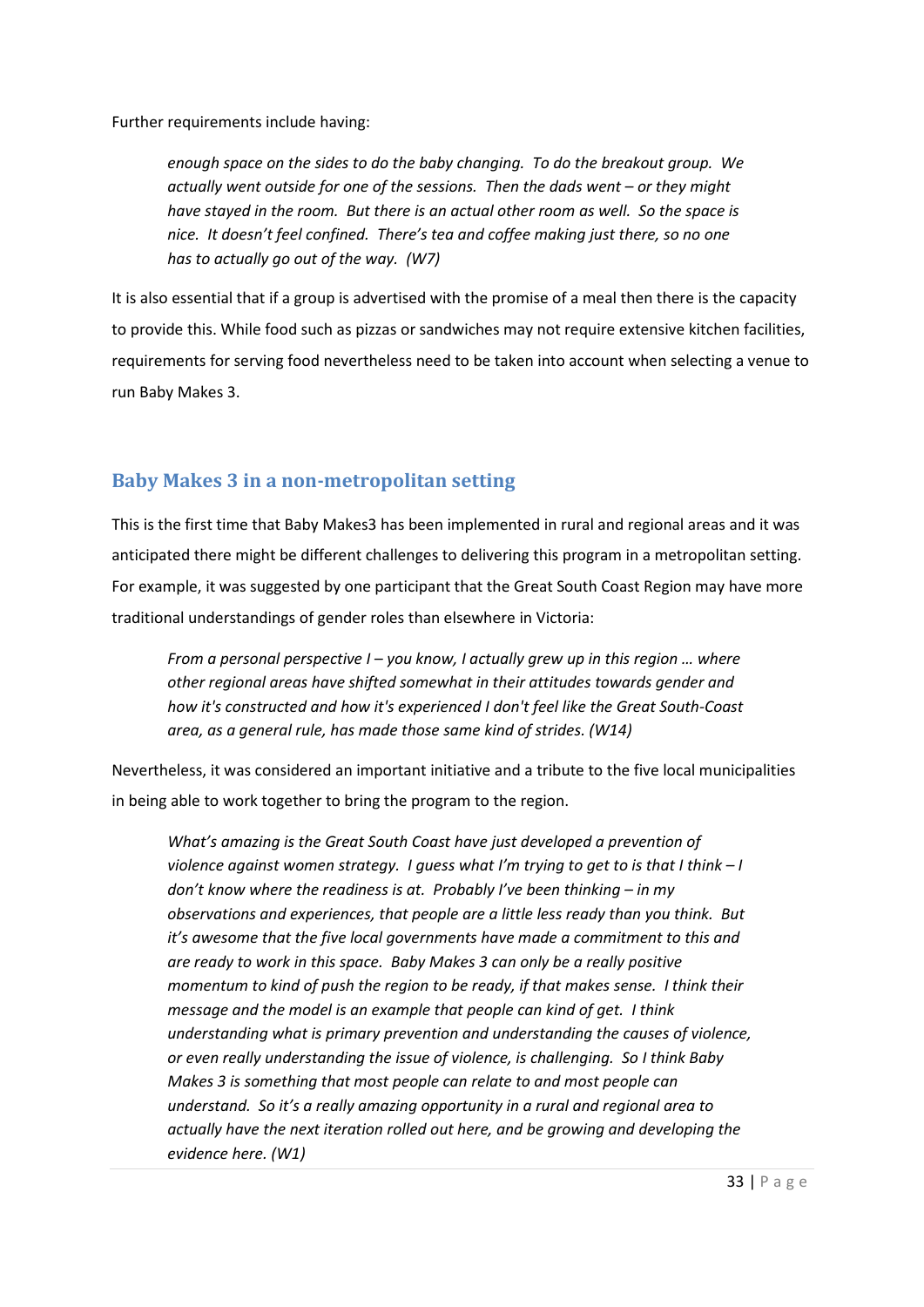Had the councils in the region not collaborated, it is unlikely that Baby Makes 3 would have been implemented across the region as individual councils would not have had the resources to support such an initiative:

*I also think there's quite a strong intent to collective work within the Great South-Coast region, particularly within local government, so I think that was a real strength as well. I think had it located itself in just one local government or in one or two local governments that that might have actually done more harm than good in some ways. … because what you often get back from councils when you try to work with them is, "Well, we just don't have the capacity to do this. We've only got one staff member in – you know, in department x and that person's already, you know, up to their ears doing what they need to do. So, again, that collective approach means that you can create some mechanisms to do work together so you don't have individual staff out on their own trying to, for example, draft an equity and inclusion policy or trying to drive, you know, management level training in understanding family violence. So you've got some in-built supports there which I think are very valuable and I also think the governance and leadership model for Baby Makes 3 has been very successful too because it utilises very well-respected people within each of those local councils who can then, you know, really not only drive the project downwards in terms of their staff participating in the activity, but also really advocate for it very effectively with the leadership of the organisation. (W14)*

In rural and regional communities, even if there is sufficient staffing, having enough parents to form a group for parents with a first-born child can be difficult. For example, within a rural community, there may only be enough new parents to be able to run one or two groups per year of Baby Makes 3, and even then only recruiting 3-4 couples:

*It's also been my understanding that's been an issue for the kind of construction of and then delivery of the groups too, that – you know, that the combination of low population base and geography means that it can sometimes be difficult to connect everything up and maybe things happen, and I think that's a challenge. … So I don't know if that's true of other regions as well but I know that, you know, people are regularly frustrated by their inability to get people together in a room. (W14)*

Even if a group can be put together, it may take longer than is optimal as someone else involved in recruiting participants for Baby Makes 3 commented:

*First time parents, I think there's a time limit, but we didn't strictly keep to that, I think it was four months or five months or something, three months maybe. We can't keep to that in a country area because we've only got enough participants to actually run postnatal parenting a couple of times a year. Sometimes the babies are a bit older than that. (W6)*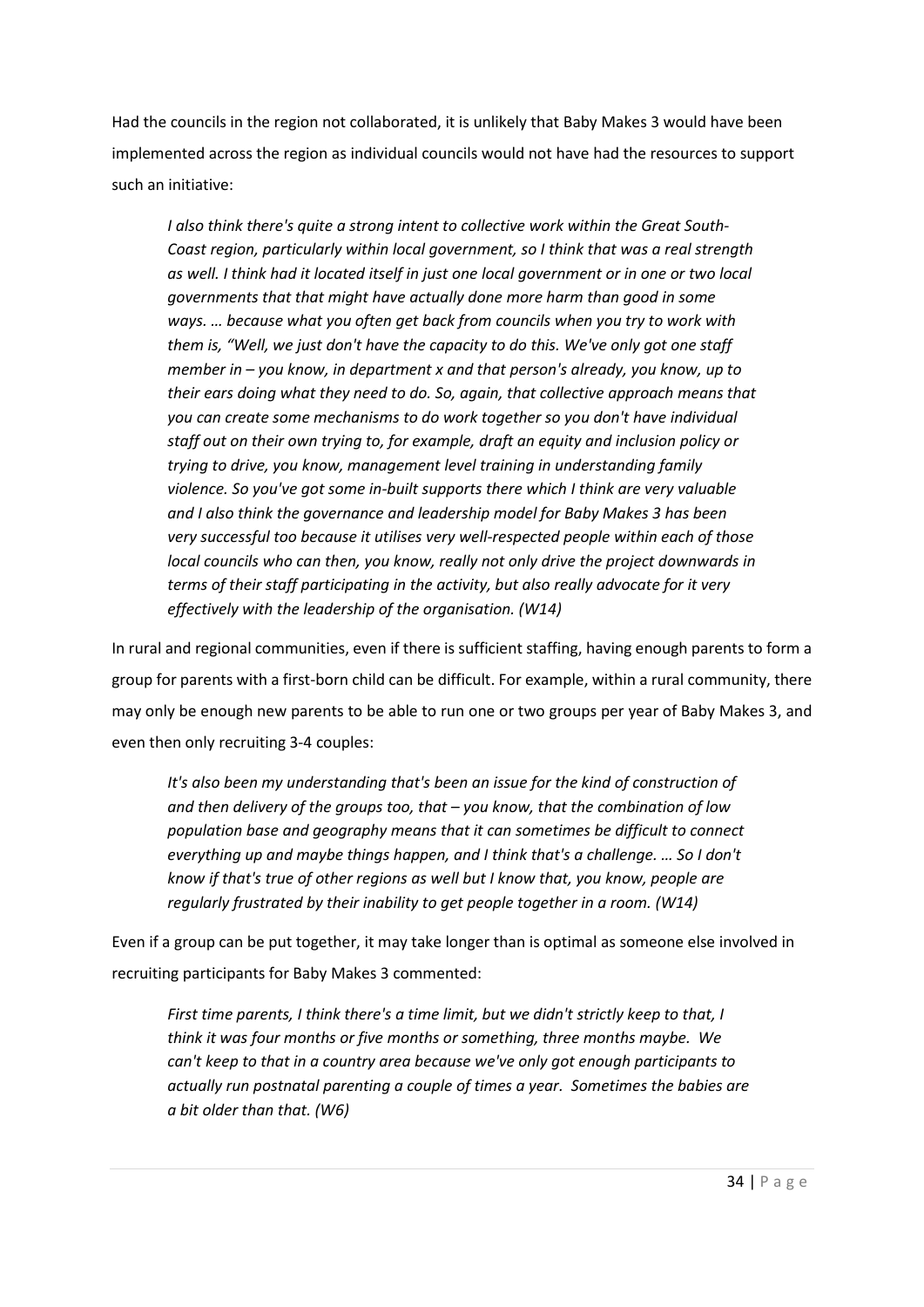As this informant noted, it was difficult to recruit parents for a Baby Makes 3 group at an indeterminate time in the future, and that if the delay was too long, parents might no longer have the same incentive for attending a group. Whereas in metropolitan areas, it may not be an issue for parents to attend a group in another suburb, some informants noted a reluctance for community members to attend a group in another town, particularly on winter evenings and in the absence of public transport for those unable to drive or without access to a car.

Evening timeslots were also identified as potentially problematic for farmers, especially those in the dairy industry whose day may have commenced at 4am:

*I think it's great that this is involved in the first parents, the only - the problems I have with it is because a lot of our clientele are actually farmers, they often can't get to those evening sessions from distance and timing sometimes. They're milking or they're just tired and they don't want to come in again, because they're often living outside of Warrnambool or wherever. (W10)*

Yet facilitators working in parts of the Great South Coast Region where other forms of farming predominate, have reported a willingness of farmers to attend Baby Makes 3 sessions. For example,

*Yes we have noticed there've been a few farmers in the group. In some ways some of them have said they're more flexible because they're farmers and they can, it's like a work at home mum type of thing or something, they can work it around better. (W13)*

Similarly,

*And especially say on a farm perhaps there's that, the man might not have a lot of social interaction so maybe he is keen or his wife or partner is keen to get him out. But yeah, that's really surprised me that that's not a problem and they're used to coming into town for this or that so it's not a hard slog to commit to it. (W11)*

In rural communities where "football's 'God' down here, everything comes second " (W5) and sporting fixtures or even practice sessions are an important aspect of community life, scheduling parenting groups which clash with sporting commitments may create difficulties for group facilitators:

*One of the things that I did find—that I have found is that it's hard to retain the men. … it was hard to retain them because of their work commitments and also because of what else they're doing in their life. They're not going to give up playing basketball on a Wednesday night, or they're not going to give up footy training, or that sort of mentality too. (W5)*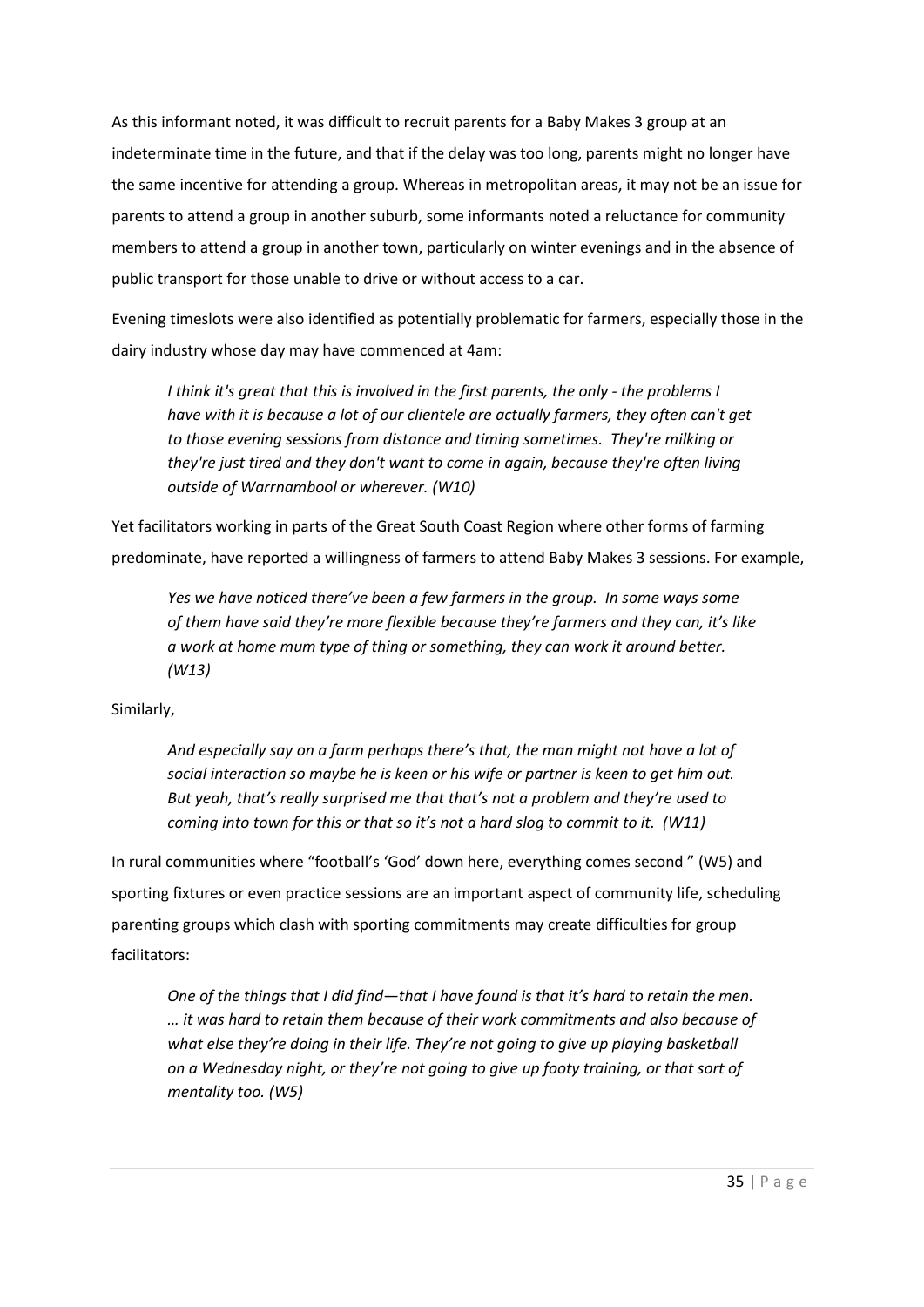To maximise the participation of fathers, there may also be times in the year when it may be best to avoid running Baby Makes 3 programs in farming communities, such as during harvesting or haymaking. Nevertheless, while there may be particular challenges in running groups in specific communities, it is also important to remember the Great South Coast Region is far from homogenous:

*I mean you've got Hamilton where there's sheep farmers and you've got Warrnambool there's dairy farmers and you've got Port Fairy where they're most likely dairy and tourism. It could be a mix of that. Then you've got Portland which is industry, like Alcoa, so you know, the variety can be quite different, from where those people are sitting… (W5)*

Consequently, arguably organisers and facilitators of Baby Makes 3 will need to take account of the different communities in which it is delivered across the region. As one informant commented, the design of the program allows for this:

*One of the comments that I would make about design is that the approach of working across the entirety of the region is really positive because it allowed for there to be some variety within the project and for the project to actually think constructively about how the different geographic contexts might impact on delivery. (W14)*

Whereas some facilitators of Baby Makes 3 ran groups only in their own area, others had been involved in the program in multiple locations across the region, and possibly with little prior knowledge of the community in which they were delivering the program. Among facilitators who had run the program in different locations, there was little evidence of adapting Baby Makes 3 to fit the local community.

### <span id="page-36-0"></span>**Conclusions**

The Baby Makes 3 program has generally been well received in the Great South Coast Region, although opinion would seem to be divided as to whether this primarily a positive approach to tackling the issue of gender-based violence in the region or a welcome addition to the current offerings around parenting education. While there are good reasons for not advertising the program to new parents as a violence prevention program, the lack of clarity among professional staff with an involvement in Baby Makes 3 is likely to contribute to the fact that many parents arrive at the first session somewhat unaware of what sort of group they are attending.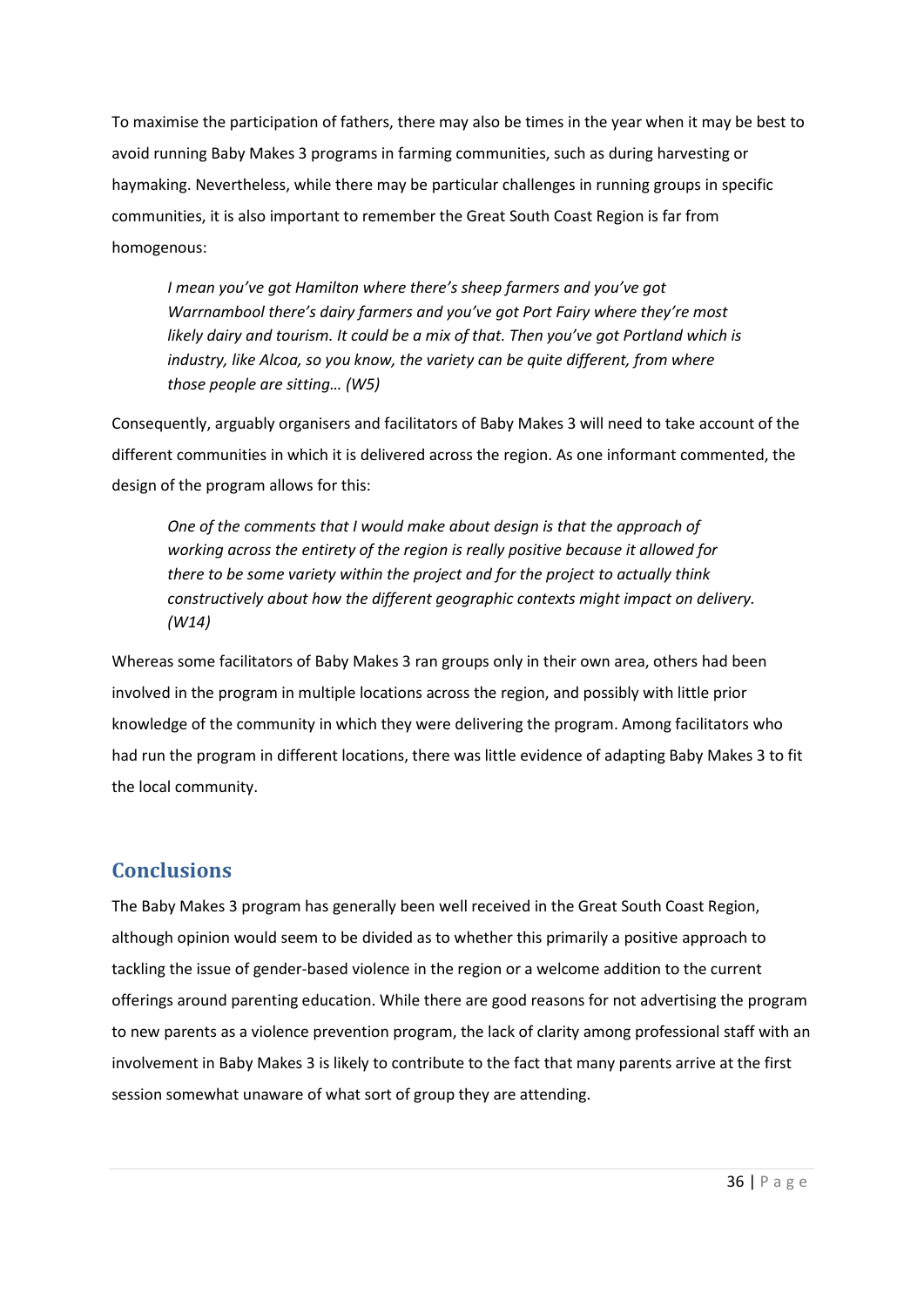Recognition of the potential of Baby Makes 3 has undoubtedly resulted in a substantial number of facilitators being recruited and undergoing training to deliver the program. It may well be that the program organisers have sought to gain maximum benefit from the training sessions offered by ensuring training sessions were run at capacity, as the cost reduction from having few participants would be minimal. Assumptions may also have been made as to the likely attrition of facilitators. Although such prudence is understandable, the number of facilitators available, particularly in the Warrnambool area, means there is little work for many of the facilitators. This potentially results in a lack of ongoing commitment to the program from facilitators who have few opportunities to run groups as well as quality management issues. Infrequent opportunities to be involved in Baby Makes 3 may hinder the development of expertise in running these groups, and the ability of program manages to provide ongoing support to a large but occasional workforce may be limited.

As with many primary prevention programs, the reach of Baby Makes 3 is uneven with some groups within the target population more likely to attend. From the perspective of the informants in this evaluation, the group sessions are clearly valuable and it is not suggested that these be changed. However, in terms of time, day and location and other logistical factors, it may be worth exploring whether an alternative to sessions on a week night in a maternal and child health centre would attract members, particularly from groups identified as less likely to attend the current offerings.

It is recognised that in rural and regional Australia there may well be limited community facilities for running groups such as Baby Makes 3 in some locations. It is also acknowledged that parents often prefer to attend a group locally than one elsewhere in the region, even though the facilities may be more appropriate for a program such as Baby Makes 3. However, it is concerning to hear of programs being run in venues which were too small or for other reasons considered inappropriate. Moreover, inappropriate venues may contribute to group attrition.

The geography of the Great South Coast region does present challenges in running Baby Makes 3 which would not occur in a metropolitan setting. In particular, in smaller locations across the region there may not be sufficient new parents to run a group in the first few months of a child's life. Furthermore, unlike in metropolitan areas where there may be relatively little inconvenience for parents to attend a group in another suburb, it may be unrealistic to expect parents in rural areas to travel long distances to attend a parenting group. However, it is also important to recognise that each community in the region has its own characteristics and in particular that "farming" communities are not homogenous and do not all revolve around the requirements of milking schedules.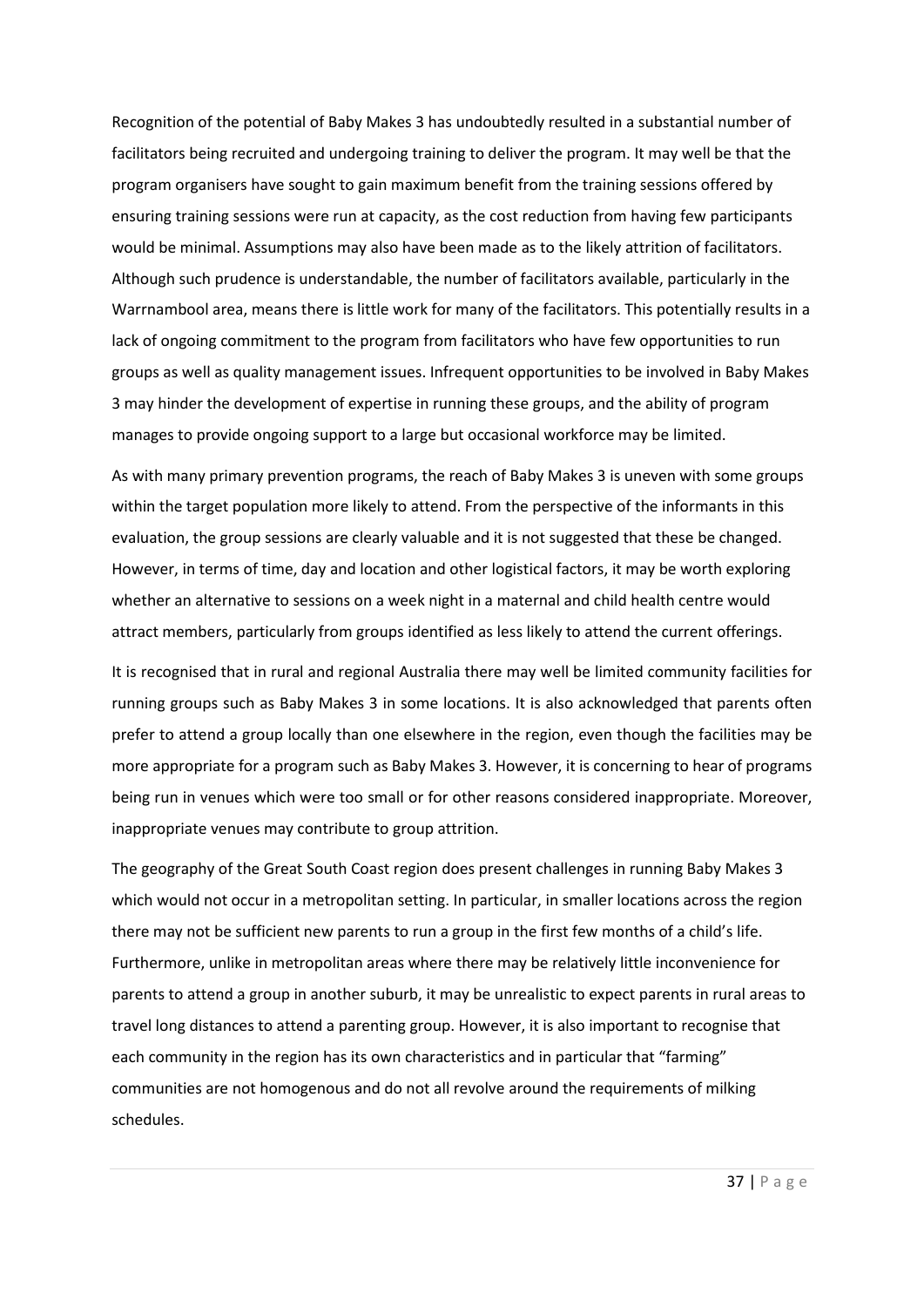Although clearly some fine tuning of Baby Makes 3 will be necessary to embed the program into the offerings for new parents in the Great South Coast Region, this is an expected and normal part of program development. Any changes should however also take account of parents' perspectives. There are early indications that parental response to the program has been positive and that the program is beneficial, and parental experiences of the program will be a subsequent part of the evaluation of Baby Makes 3 Plus. Appendix 1 to this report contains some recommendation and items for scrutiny in later stages and other parts of the evaluation.

#### <span id="page-38-0"></span>**References**

- Flynn, D. (2011) *Respect, Responsibility and Equality: Baby Makes 3*. Box Hill: Whitehorse Community Health Service.
- Maidment, J. and Bay, U. (2012) *Social Work in Rural Australia: Enabling Practice*. Sydney: Allen & Unwin.
- Marlow, C. (2005) *Research Methods for Generalist Social Work*, 4th edition. Belmont, CA: Thomson Learning.